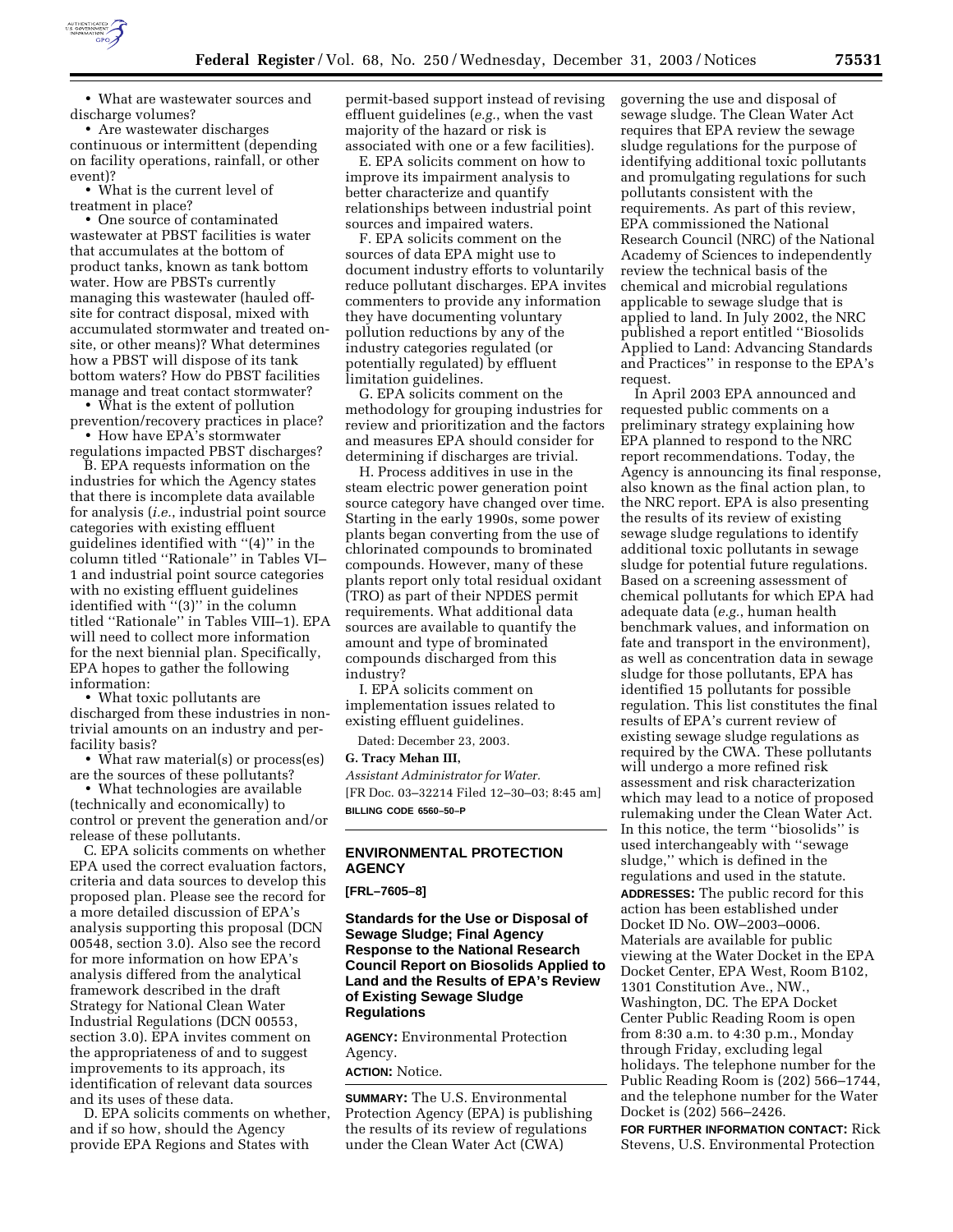Agency, Office of Water, Health and Ecological Criteria Division (4304T), 1200 Pennsylvania Avenue, NW., Washington, DC 20460. (202) 566–1135. *stevens.rick@epa.gov*. **SUPPLEMENTARY INFORMATION:**

#### **General Information**

*A. Interested Entities* 

Entities potentially interested in this notice are those who prepare sewage sludge, apply sewage sludge to land,

dispose of sewage sludge in a surface disposal unit, or incinerate sewage sludge in a sewage sludge incinerator. Categories and entities include:

| Category | Examples of interested entities                                                                                                                                                                                                                                                                                                |
|----------|--------------------------------------------------------------------------------------------------------------------------------------------------------------------------------------------------------------------------------------------------------------------------------------------------------------------------------|
|          | Publicly owned treatment works and other treatment works that treat domestic<br>sewage, prepare sewage sludge and/or apply sewage sludge to the land,<br>place sewage sludge in a surface disposal unit, or incinerate sewage sludge.                                                                                          |
|          | Federal Agencies with treatment works that treat domestic sewage, prepare sew-<br>age sludge and/or apply sewage sludge to the land, place sewage sludge in a<br>surface disposal unit, or incinerate sewage sludge.                                                                                                           |
|          | Individuals who apply sewage sludge to land.<br>Privately-owned treatment works that treat domestic sewage, as well as persons<br>who receive sewage sludge and change the quality of the sewage sludge be-<br>fore it is applied to the land, place sewage sludge in a surface disposal unit, or<br>incinerate sewage sludge. |

This table is not intended to be exhaustive, but rather provides a guide for readers regarding entities likely to be interested in this action. This table lists the types of entities that EPA is now aware could potentially be interested in this action. Other types of entities not listed in the table could also be interested. To determine whether your facility is affected by this action, you should carefully examine today's notice. If you have questions regarding the applicability of this action to a particular entity, consult the person listed in the preceding **FOR FURTHER INFORMATION CONTACT** section.

### *B. How Can I Get Copies of This Document and Other Related Information?*

1. *Docket*. EPA has established an official public docket for this action under Docket ID No. OW–2003–0006. The official public docket consists of the documents specifically referenced in this action, any public comments received, and other information related to this action. Although a part of the official docket, the public docket does not include Confidential Business Information (CBI) or other information whose disclosure is restricted by statute. The official public docket is the collection of materials that is available for public viewing at the Water Docket in the EPA Docket Center, EPA West, Room B102, 1301 Constitution Ave., NW., Washington, DC. The EPA Docket Center Public Reading Room is open from 8:30 a.m. to 4:30 p.m., Monday through Friday, excluding legal holidays. The telephone number for the Public Reading Room is (202) 566–1744, and the telephone number for the Water Docket is (202) 566–2426.

2. *Electronic Access*. You may access this **Federal Register** document

electronically through the EPA Internet under the **Federal Register** listings at *http://www.epa.gov/fedrgstr/*.

An electronic version of the public docket is available through EPA's electronic public docket and comment system, EPA Dockets. You may use EPA Dockets at *http://www.epa.gov/edocket/* to view public comments, access the index listing of the contents of the official public docket, and to access those documents in the public docket that are available electronically. Although not all docket materials may be available electronically, you may still access any of the publicly available docket materials through the docket facility identified in section B.1. Once in the system, select ''search,'' then key in the appropriate docket identification number.

*C. Abbreviations and Acronyms Used* 

- AMSA—Association of Metropolitan Sewerage Agencies
- ASTM—American Society for Testing and Materials
- CDC—Centers for Disease Control and Prevention
- CFR—Code of Federal Regulations
- CPE—Cytopathic Effects
- CWA—Clean Water Act
- EMS—Environmental Management System
- EPA—U.S. Environmental Protection Agency
- FQPA—Food Quality Protection Act
- HQ—Hazard Quotient
- ICC–PCR—Integrated cell culture polymerase chain reaction
- ICMA—International City/County Management Association
- IRED—Interim Reregistration Eligibility Decision
- IRIS—Integrated Risk Information System
- ISG—Information Sharing Group

LGEAN—Local Government

Environmental Assistance Network NBP—National Biosolids Partnership

- NPDES—National Pollutant Discharge Elimination System
- NODA—Notice of Data Availability
- NRC—National Research Council
- NSSS—National Sewage Sludge Survey
- OPP—Office of Pesticide Programs
- OW—Office of Water
- PCBs—Polychlorinated biphenyls
- PCDDs/Fs—Polychlorinated dibenzo-pdioxins/dibenzofurans
- PCR—polymerase chain reaction
- PCS—Permit Compliance System
- PEC—Pathogen Equivalency Committee
- PFRP—Process to Further Reduce Pathogens
- POTW—Publicly Owned Treatment Works
- PPCPs—Pharmaceutical and Personal Care Products
- PSRP—Processes to Significantly Reduce Pathogens
- QA/QC—Quality Assurance/Quality Control
- QMRA—Quantitative Microbial Risk Assessment
- RED—Reregistration Eligibility Decision
- RME—Reasonable Maximum Exposure
- SOP—Standard Operating Procedure
- SSI—Sewage Sludge Incinerator
- TBD—Technical Background Document
- UA—University of Arizona
- USDA—United States Department of Agriculture
- VOC—volatile organic compounds
- WEF—Water Environment Federation
- WERF—Water Environment Research Foundation

# **Table of Contents**

- I. What is the Legal History of the Standards for the Use or Disposal of Sewage Sludge?
- II. What Requirements are Included in the Standards for the Use or Disposal of Sewage Sludge (40 CFR Part 503)?
- III. What Is the Purpose of Today's Notice?
- IV. What Was EPA's Charge to the National Research Council?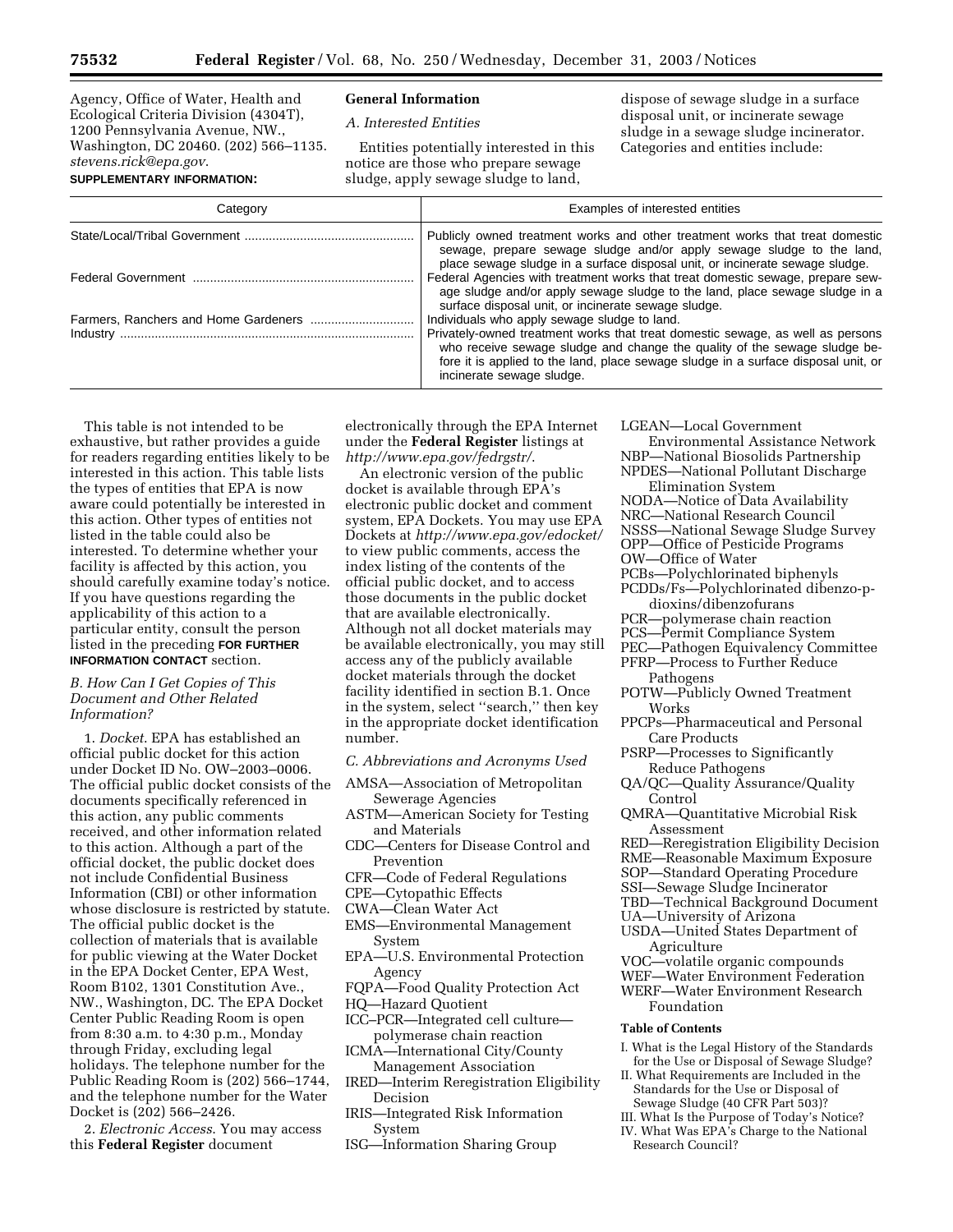- V. What Were the National Research Council's Major Findings and Recommendations Concerning Land Application of Sewage Sludge?
- VI. What Process did EPA Use to Address the NRC Recommendations?
- VII. EPA's Final Action Plan to Address NRC Recommendations
- VIII.Process to Review Part 503 Regulations under the CWA Section 405(d)(2)(C)
- IX. Hazard-Based Screening Assessment
- X. Results of the Review of the Part 503 Regulations under CWA Section 405(d)(2)(C)
- XI. References

# **I. What Is the Legal History of the Standards for the Use or Disposal of Sewage Sludge?**

In section 405 of the CWA, Congress, for the first time, set forth a comprehensive program designed to reduce potential health and environmental risks and maximize the beneficial use of sewage sludge. As amended, section 405(d) of the CWA requires EPA to establish numerical limits and management practices that protect public health and the environment from the reasonably anticipated adverse effects of chemical and microbial pollutants in sewage sludge. Section 405(e) prohibits any person from disposing of sewage sludge from publicly owned treatment works (POTWs) or other treatment works treating domestic sewage except in compliance with regulations promulgated under section 405.

Section 405(d) calls for two rounds of sewage sludge regulations and sets deadlines for promulgation. In the first round, EPA was required to establish numerical limits and management practices for those toxic pollutants that, based on ''available information on their toxicity, persistence, concentration, mobility, or potential for exposure, may be present in sewage sludge in concentrations that may adversely affect public health or the environment.'' *See* CWA section  $405(d)(2)(A)$ . EPA was then required to undertake a second round of rulemaking, to address toxic pollutants not regulated in the first round ''which may adversely affect public health or the environment.'' *See* CWA section  $405(d)(2)(B)$ .

EPA did not meet the section 405(d) timetable for promulgating the first round of regulations, and a citizen's suit was filed to require EPA to fulfill this mandate. *See Gearhart* v. *Reilly*, Civ. No. 89–6266–HO (D. Ore.). A consent decree was entered by the court in this case, establishing schedules for both rounds of sewage sludge rules. EPA promulgated the first rule (''Round One'') on February 19, 1993 (40 CFR part 503, 58 FR 9248). The consent

decree required the Administrator to sign a notice proposing Round Two regulations no later than December 15, 1999, and to sign a notice taking final action on the proposal no later than December 15, 2001.

For the second round (''Round Two''), EPA identified 31 pollutants and pollutant categories not regulated in Round One that EPA was considering for regulation. In November 1995, EPA narrowed the original list of 31 pollutants to two pollutant groups for the second round rulemaking: polychlorinated dibenzo-p-dioxins/ dibenzofurans (PCDDs/Fs) and dioxinlike coplanar polychlorinated biphenyls (PCBs) (USEPA, 1996).

On December 15, 1999, the Administrator signed a proposal to establish numerical limits for chlorinated dibenzo-p-dioxin, chlorinated dibenzofurans, and coplanar PCBs (''dioxins'') in sewage sludge that is applied to the land and proposed not to regulate dioxins in sewage sludge that is disposed of in a surface disposal unit or fired in a sewage sludge incinerator. 64 FR 72045 (December 23, 1999). On December 21, 2001, the Administrator gave final notice of EPA's determination that numerical standards or management practices are not warranted for dioxins in sewage sludge that is disposed of at a surface disposal unit or a sewage sludge incinerator. 66 FR 66228 (December 21, 2001). The consent decree in *Gearhart* v. *Whitman* was amended to extend the deadline for final action on the land application Round Two rulemaking from the original date of December 15, 2001, to a new date of October 17, 2003.

On June 12, 2002, EPA published a Notice of Data Availability (NODA) containing new information relating to dioxins in land-applied sewage sludge and requested public comments. 67 FR 40554. On October 17, 2003, the Administrator signed a notice for publication in the **Federal Register** announcing EPA's decision that regulation of ''dioxins'' in land-applied sewage sludge was not needed to adequately protect human health and the environment. 68 FR 61084 (October 24, 2003).

Section 405(d)(2)(C) requires EPA to biennially review existing sewage sludge regulations for the purpose of identifying and regulating additional toxic pollutants in sewage sludge to adequately protect human health and the environment from the reasonably anticipated effects of such pollutants. The Agency commissioned the NRC to independently review the technical basis of the chemical and microbial

regulations governing land application to help address the human health concerns raised by the public and to fulfill the requirement for periodic reassessment of the Standards for Use or Disposal of Sewage Sludge. The NRC study took place between January 2001 and June 2002. In July 2002, the NRC published a report entitled, ''Biosolids Applied to Land: Advancing Standards and Practices'' in response to EPA's request. The NRC identified a need to update the scientific basis of part 503 and provided approximately 60 recommendations.

EPA entered into an agreement with the parties in *Gearhart* v. *Whitman*, to publish a notice in the **Federal Register** describing how the Agency intends to respond to the NRC report recommendations and to seek public comment on its planned response. EPA also agreed to review publicly available information to identify additional toxic pollutants in sewage sludge and to publish a notice and seek public comment on the results of the review. Fulfilling these commitments, EPA published a notice in the **Federal Register** on April 9, 2003 (68 FR 17379). EPA also agreed to publish its final response to the NRC recommendations and the final results of its review under section 405(d)(2)(C). Today's Notice fulfills this agreement.

# **II. What Requirements Are Included in the Standards for the Use or Disposal of Sewage Sludge (40 CFR Part 503)?**

CWA section 405(d)(2)(A) required the first round of regulation to be based on ''available information on [the] toxicity, persistence, concentration, mobility, or potential for exposure'' of toxic pollutants in sewage sludge. EPA published the Round One standards (40 CFR part 503) on February 19, 1993, establishing requirements for the final use or disposal of sewage sludge when it is: (1) Applied to the land for a beneficial purpose, including in home gardens, (2) placed in a surface disposal site, including sewage sludge-only landfills, or (3) incinerated.

For land application, EPA set numerical limits for nine metals in sewage sludge, established operational standards (described later in this notice) to reduce or eliminate pathogens in sewage sludge and to reduce vector attraction, and required management practices to restrict the application rate and placement of sewage sludge on the land. For surface disposal in sewage sludge-only units, part 503 includes numerical limits for three metals in sewage sludge, requirements for the placement and management of a surface disposal site, and operational standards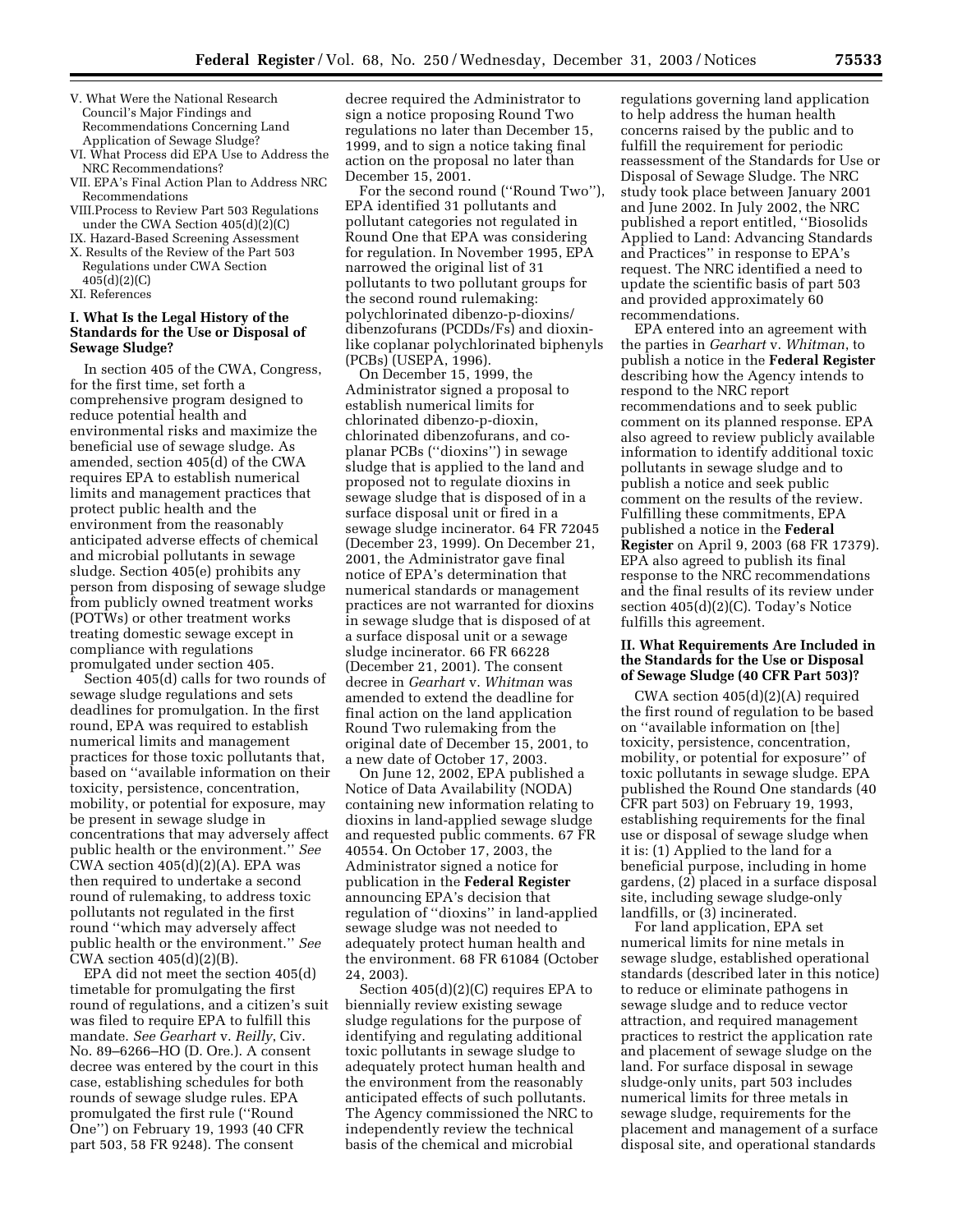to reduce or eliminate pathogens in sewage sludge and to reduce vector attraction. For incineration in a sewage sludge incinerator (SSI), EPA establishes limits for five metal pollutants in sewage sludge fired in a SSI and adopted standards under the Clean Air Act for two additional metal pollutants. The Agency has also established performance standards for SSIs through an operational standard for total hydrocarbons or carbon monoxide emissions that controls numerous organic compounds found in the emissions of sewage sludge incinerators. Part 503 also allows disposal of sewage sludge in a municipal solid waste landfill that meets the requirements of 40 CFR part 258. In addition, the final rule requires monitoring, record keeping, and reporting. Standards apply to publicly and privately-owned treatment works that generate or treat domestic sewage sludge and to anyone who uses or disposes of sewage sludge.

The Part 503 Standards consist of seven elements designed to work together to protect human health and the environment. These elements are:

(1) General requirements,

- (2) Numerical limits for certain pollutants,
	- (3) Management practices,
	- (4) Operational standards,
	- (5) Monitoring,
	- (6) Recordkeeping, and
	-

(7) Reporting. An example of a general requirement

in the standards is the provision, applicable to all land-applied sewage sludge, for sewage sludge preparers to obtain information on the nutrient content of the sewage sludge and pass this information to land appliers so that the land appliers can comply with the requirement to apply the sewage sludge at a suitable agronomic rate. Numerical pollutant limitations for certain pollutants in land-applied sewage sludge are expressed as pollutant concentrations in sewage sludge or as cumulative or annual loading rates of pollutants applied on receiving soils. Management practices prescribe how the sewage sludge is to be placed on the land or otherwise managed in the environment. For example, one management practice prohibits the application of sewage sludge to land closer than 10 meters from waters of the United States. Operational standards are technology requirements such as process descriptions and performance requirements to reduce or eliminate pathogens from sewage sludge and to reduce vector attraction. These technology-based requirements, together with required crop harvesting restrictions and site controls, constitute

the approach for the control of pathogens in sewage sludge.

Under part 503, monitoring of chemical and microbial pollutants in sewage sludge and certification of certain actions by the preparer or land applier must be performed at a frequency commensurate with the annual amount of land-applied sewage sludge. Sewage sludge preparers and land appliers must keep records of these monitoring and certification activities. Finally, sewage sludge preparers and land appliers must report this information to the permitting authority (EPA or States authorized to administer the program) at least annually.

EPA has amended part 503 several times since its initial publication in February 1993. Following promulgation of the Round One rule, several petitions were filed that challenged various aspects of the rule. In one petition, mining and chemical concerns successfully challenged the land application molybdenum limits. EPA amended the numerical standards for molybdenum to delete the cumulative loading rate, annual loading rate, and the pollutant concentration in sewage sludge to be land-applied. 59 FR 9095 (February 25, 1994). The Agency retained the ceiling concentration value for molybdenum. Also, in the same **Federal Register** notice, EPA added to the sewage sludge incinerator requirements continuous monitoring of carbon monoxide as an alternative to continuous monitoring of total hydrocarbons. In addition, the court remanded several of the land application requirements as a result of petitions for review challenging various other land application standards (*Leather Industries of America* v. *EPA*, 40 F.3d 392 (D.C. Cir. 1994)). EPA deleted all numerical standards for chromium in sewage sludge to be landapplied and adjusted the limit for selenium as a result of that decision. 60 FR 54764 (October 25, 1995). In August 1999, EPA amended part 503 to make a number of technical amendments, provide regulatory flexibility, and make the sewage sludge incinerator standards self-implementing. 64 FR 42552 (August 4, 1999).

For a detailed discussion of the part 503 rule, see *A Plain English Guide to the EPA Part 503 Biosolids Rule (1994)*. A copy of the Plain English Guide is available at the EPA Web site at *http://www.epa.gov/owm/mtb/biosolids/ 503pe/index.htm*.

### **III. What Is the Purpose of Today's Notice?**

In today's **Federal Register** notice, the Agency describes its final action plan to

address the NRC recommendations. In addition, EPA is stating the final results of its review under section 405(d)(2)(C) of the CWA and is identifying 15 additional toxic pollutants in sewage sludge that will be further evaluated for potential regulation. As described later, EPA has considered public comments and other factors in developing its action plan and in identifying additional toxic pollutants in its review of existing regulations under section  $405(d)(2)(C)$ .

#### **IV. What Was EPA's Charge to the National Research Council?**

EPA asked the NRC to evaluate the scientific basis of EPA's current regulations and standards for chemical pollutants and microbial pollutants (pathogens) in sewage sludge that is land-applied. Specifically, EPA asked the NRC to focus on the adequacy and appropriateness of the risk assessment methods and data that the Agency used in setting regulatory requirements to protect human health. The NRC convened the Committee on Toxicants and Pathogens in Biosolids Applied to Land (''the Committee''), which conducted the evaluation and prepared a final report. The Statement of Tasks included the following:

1. Review the risk assessment methods and data used to establish concentration limits for chemical pollutants in biosolids to determine whether they are the most appropriate approaches.

2. Review the current standards for pathogen reduction or elimination in biosolids and their adequacy for protecting public health.

3. Explore whether approaches for conducting pathogen risk assessment can be integrated with those for chemical risk assessment.

The April 9, 2003, notice (68 FR 17379) contains additional details regarding EPA's charge to the NRC.

# **V. What Were the National Research Council's Major Findings and Recommendations Concerning Land Application of Sewage Sludge?**

The NRC Committee concluded that ''There is no documented scientific evidence that the part 503 rule has failed to protect human health. However, additional scientific work is needed to reduce persistent uncertainty about the potential for adverse human health effects from exposure to [sewage sludge].'' The Committee recognized that land application of sewage sludge is a widely used, practical option for managing the large volume of sewage sludge generated at waste water treatment plants that otherwise would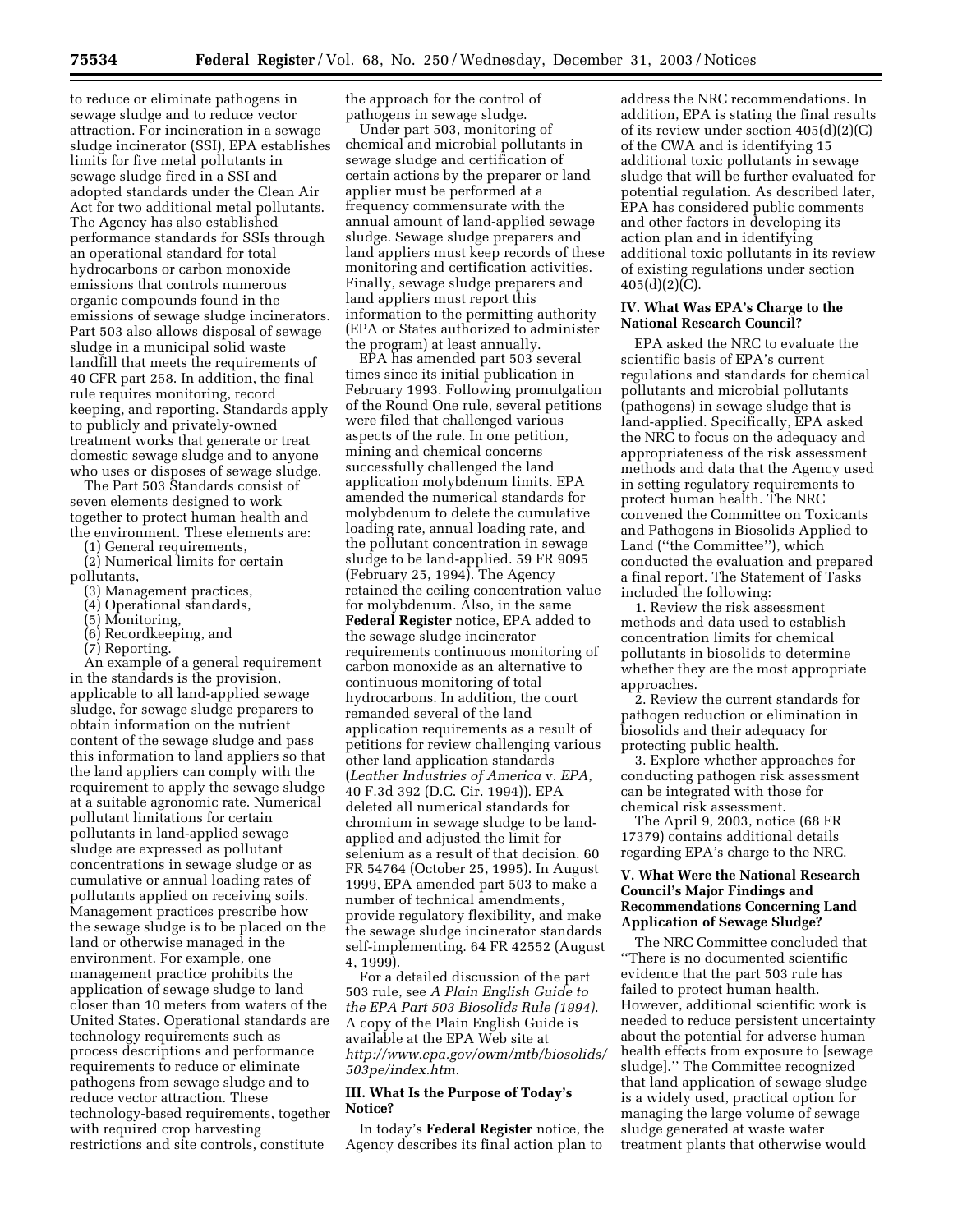be disposed of at landfills or by incineration. The Committee also identified a need to update the scientific basis of part 503 to ensure that the current chemical and microbial standards are supported by current scientific data and risk assessment methods. They also recommended that the EPA demonstrate effective enforcement of part 503 and validate the effectiveness of sewage sludge management practices.

The NRC report contains four overarching recommendations: (1) Use improved risk assessment methods to better establish standards for chemicals and pathogens, (2) conduct a new national survey of chemicals and pathogens in biosolids, (3) establish an approach to human health investigations, and (4) increase the resources devoted to EPA's biosolids program. These four overarching recommendations are discussed in detail and supplemented by around 56 individual recommendations contained in Chapters 2–6 of the NRC report. The April 9, 2003 notice (68 FR 17379) contains additional details regarding these findings.

#### **VI. What Process Did EPA Use To Address the NRC Recommendations?**

The April 9, 2003, **Federal Register** notice (68 FR 17379) contains details concerning this process. To summarize, upon release of the NRC report, EPA established a committee to respond to the recommendations in the report. The committee includes EPA representatives from a cross-section of offices that are involved or interested in the sewage sludge program. The committee identified and prioritized each NRC recommendation, and developed a preliminary strategy to carry out the activities identified in response to the NRC recommendations. In section VII of the April 9, 2003, **Federal Register** notice (68 FR 17384), EPA presented its preliminary strategy for responding to the NRC recommendations. The section presented three main objectives for attaining a better understanding of sewage sludge and reducing the potential for, or reducing the uncertainty related to, human health impact: (1) Update the scientific basis of part 503 by conducting research in priority areas, (2) strengthen the biosolids program by evaluating results of completed, ongoing, or planned studies both within and outside EPA, and (3) continue ongoing activities for enhancing communications with outside associations and with the public.

EPA then presented responses to the NRC recommendations and a planned

strategy by specific categories: (1) Survey; (2) exposure; (3) risk assessment; (4) methods development; (5) pathogens; (6) human health studies; (7) regulatory activities; and (8) biosolids management *See* section VIII of the April 9 notice, 68 FR 17384– 17393.

The format of today's notice differs from the April 9, 2003, notice. In today's notice, EPA is presenting a final action plan that includes specific projects that are an outgrowth of the categories presented in the April 9, 2003, notice, in response to many comments that the Agency was too vague in its presentation of preliminary strategies. EPA weighed several factors in determining its final action plan: (1) Major concerns presented in public comments received on the April 9, 2003, notice; (2) the findings of the Water Environment Research Foundation (WERF) Research Summit in July 2003; (3) EPA's existing research commitments in response to areas in the NRC report; and (4) feasibility of responding to specific areas given available resources.

# **VII. EPA's Final Action Plan To Address NRC Recommendations**

### *A. Background*

On April 9, 2003, EPA published a preliminary strategy in the **Federal Register** (68 FR 17379) to prioritize projects to respond to the NRC recommendations and to add value to the Agency's sewage sludge program. The notice summarized the NRC recommendations by category and presented EPA's evaluation of the recommendations and planned responses, and requested public comments. EPA received nearly 100 comments from States, citizens, the sewage treatment and land application industries, environmental groups, and academia. Comments ranged from support for Agency commitments and its preliminary response strategy to seeking a complete overhaul of EPA's sewage sludge program as well as for EPA to implement all of the NRC's recommendations. All comments and the Agency responses are included in the docket in a separate *Response to Public Comments Document* (USEPA, 2003d).

In the time since the NRC issued its report in 2002, EPA has taken steps to enhance its research program to improve the sewage sludge program and to begin implementing recommendations by the NRC. Much of EPA's research complements work being done by others outside the Agency, such as the research projects and the research

issues identified at the July 2003 Biosolids Research Summit sponsored by the Water Environment Research Foundation (WERF). EPA plans to participate in and/or use, as appropriate, outside research, in conjunction with EPA-specific research, in order to make the most of the Agency's limited resources and to enhance the part 503 program. EPA's research program includes projects that will be initiated or completed in the near term (*i.e.*, through 2005).

The Agency does not have sufficient resources to implement all of the NRC recommendations, but we do agree that certain projects can help reduce the persistent uncertainty related to exposure to sewage sludge. EPA plans to review and evaluate completed research projects, both inside and outside EPA, as well as complete or begin other projects, to improve the basis for conducting risk assessments and upgrading the basis for the part 503 regulations or improving management practices. Therefore, EPA has developed this final action plan in response to the NRC recommendations with consideration of public comments on the April 9, 2003, preliminary strategy, information gathered from broad stakeholder input received through the WERF Research Summit, and Agency priorities and resource availability. This final action plan is based on fiscal year (FY) 2004 estimated resources. For planning purposes, the Agency has assumed the same level of funding (*i.e.*, at the estimated FY 2004 level) for future years; however, EPA recognizes that funding for FY 2005 and thereafter is subject to final appropriations.

There are two projects in the Agency's preliminary strategy (68 FR 17379), reevaluation of the risk assessment used for pollutants regulated or evaluated in Round One and a molecular pathogen tracking exposure study, that EPA has decided not to do given all ongoing studies presented in this action plan, changing priorities, and limited resources. In addition, the latter project was intended to focus on individuals who have received medical attention and who suspect that they have been affected by sewage sludge application practices to potentially isolate causative agents. The Agency believes that such a study may still have merit, but in order to respond to reported incidences of human illnesses and adverse health effects alleged to have been caused by land application of sewage sludge, EPA believes that it should include various stakeholders who have had experiences with incidences related to sewage sludge, stakeholders who may be interested in participating, and those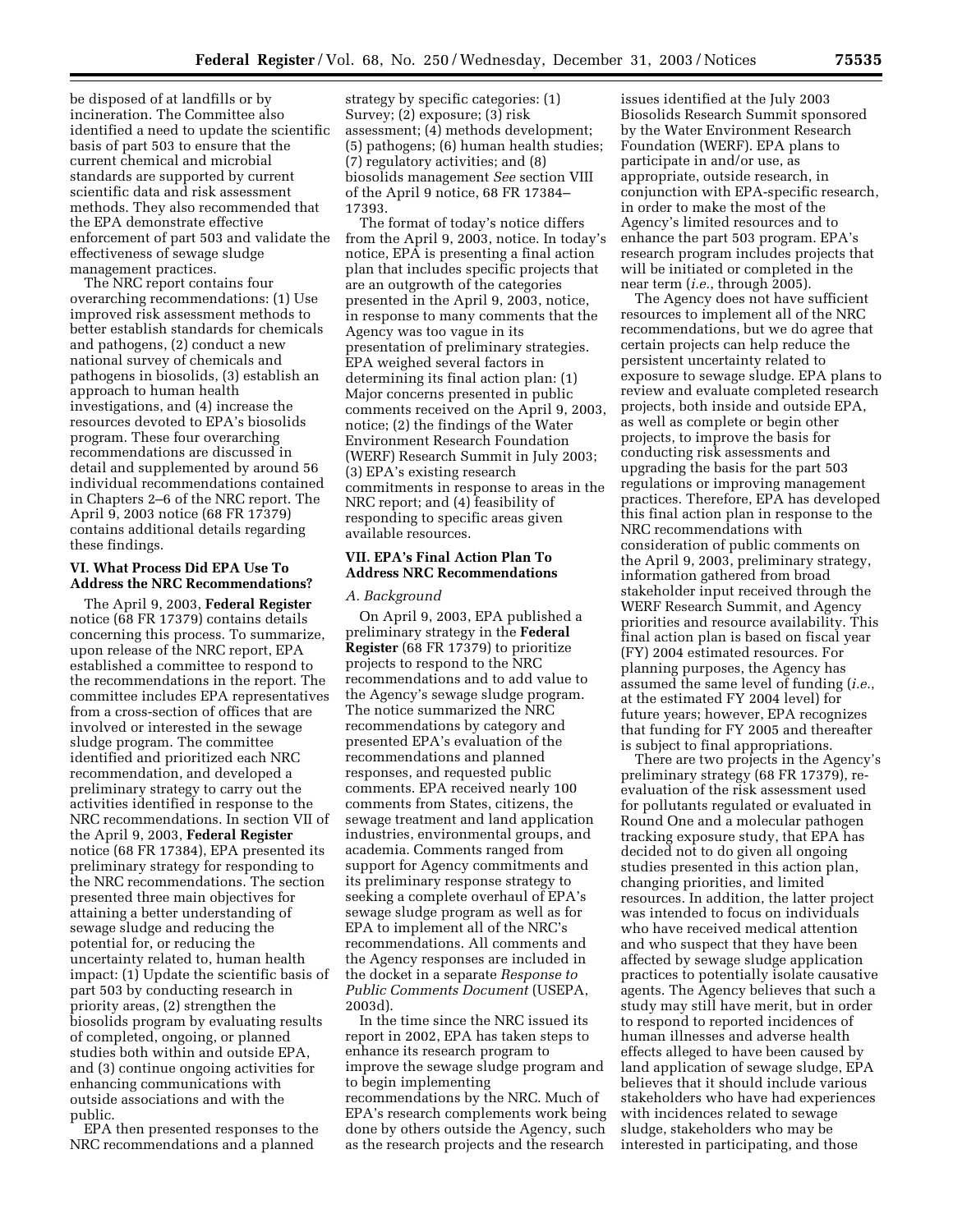who have the expertise and should take part in helping to develop such a program. For this reason, EPA will participate in an incident tracking workshop to bring these stakeholders together and determine the next steps. See Project 6 later in this notice.

# *B. Near-Term Projects (FY 2004 through FY 2005)*

The Agency expects to complete or begin the following activities, presented in this notice as ''projects,'' within the next two to three years, with the goal of strengthening the sewage sludge use and disposal program. The sewage sludge program encompasses regulatory and non-regulatory components, as described in these projects.

# Project 1: Biennial Review Under CWA Section 405(d)(2)(C)

As described above, the CWA requires EPA to review existing sewage sludge regulations at least every two years for the purpose of identifying additional pollutants for possible regulation under the CWA section  $405(d)(2)(C)$ .

This project relates to Category G, Regulatory Activities, in the April 9, 2003, notice. See 68 FR 17390. It also relates to major short-term and major long-term goals of continuing program implementation outlined in that notice. For the current biennial review, EPA has assessed available data on chemical pollutants that have been detected in sewage sludge and that have not been regulated or previously assessed in Rounds One and Two. EPA collected and conducted a preliminary review of publicly available information on chemical toxicity, environmental properties (*e.g.*, mobility and persistence), and concentration; identified chemical pollutants for which appropriate analytical methods and human health benchmarks are available; made preliminary determinations regarding sufficiency of information; and conducted an exposure and hazardbased screening assessment. Details are presented in Sections VIII through X of this notice.

In addition to any regulatory amendments that EPA may propose as a result of the current review, EPA is planning to assess the need and appropriate levels for new numerical limitations for molybdenum in landapplied sewage sludge. See Project 13 later in this notice.

Subsequent reviews will be conducted every two years as required by the CWA. EPA will review any new peer-reviewed research and other relevant information to determine whether to identify any additional toxic pollutants for regulatory consideration.

This biennial review process may also be useful for identifying toxic pollutants that may warrant further research.

Project 2: Compliance Assistance and Enforcement Actions

As indicated in the Agency's preliminary strategy of April 9, 2003 (*see* 69 FR 17391), and this final action plan, EPA will continue to provide compliance assistance to individuals, municipalities, or other entities on matters pertaining to sewage sludge use and disposal and will take enforcement actions, as appropriate. This project relates to Category H, Biosolids Management Activities, in the April 9, 2003, notice. *See* 68 FR 17391.

EPA has maintained an active presence in biosolids compliance and enforcement activities. EPA's enforcement and compliance activities are tracked in the Integrated Compliance Information System (ICIS) and Permit Compliance System (PCS) databases. Specifically, the ICIS database documents the following Federal enforcement actions taken to address biosolids: 391 administrative orders for FY 1995–2002, 119 administrative penalty orders for FY 1995–2002, and one civil judicial action in FY 1997. The PCS database documents 382 regional and state biosolids inspections for FY 2000–2002.

Furthermore, EPA Regions and States have the responsibility to address situations where compliance assistance and enforcement actions to address biosolids are appropriate and necessary. Regional responsibilities for the biosolids program include actively following up on phone calls and complaints received from the public, and, where appropriate as demonstrated by the data, initiating Agency enforcement actions. EPA has taken enforcement actions and/or appropriate administrative remedies to address biosolids violations of 40 CFR part 503 and will continue to take such actions, including instances where biosolids pose an imminent and substantial endangerment to human health or the environment.

To assist the States and Regions in their oversight of the biosolids program, EPA has, either in place or in development, tools to assist and promote compliance with biosolids regulatory requirements. The National Pollutant Discharge Elimination System (NPDES) Compliance Inspection Manual, which is used by EPA and State inspectors to perform inspections in the field, includes a ''Sludge (Biosolids)'' chapter. EPA is currently revising and updating the manual, which is expected to be complete in 2004. The Clean Water

Act/NPDES Computer Based Inspector Training CD-ROM, including a module specific to biosolids inspections, was finalized in August 2003. EPA plans to make both of these tools available on the EPA Web site.

Additionally, there are two compliance assistance Web sites, which are available for biosolids compliance studies, information and tools, and for links to other sites with pertinent biosolids compliance information. One is the National Environmental Compliance Assistance Clearinghouse at: *http://cfpub.epa.gov/clearinghouse/.* This site is a searchable clearinghouse of compliance assistance materials. The second Web site is the Local Government Environmental Assistance Network (LGEAN) at *http:// www.lgean.net.* This online compliance assistance center, which focuses on local government environmental requirements, is operated by the International City/County Management Association (ICMA), and has six other partners representing local government.

EPA is also working to improve its data reporting and management system that supports compliance oversight. EPA is continuing to work with States as it modernizes the Permit Compliance System (PCS) to allow for more effective program oversight. As part of the PCS modernization, a separate workgroup (including States and EPA) was devoted to the data needed to manage the biosolids program. Based upon the recommendations of this workgroup, the PCS Executive Council decided to add data elements to PCS to improve tracking and oversight of the biosolids program, and the draft detailed design was distributed for review. The detailed design document was finalized in September 2003, which served as the basis for the software development. The anticipated implementation date for the modernized PCS is December 2005, provided adequate funding is committed to this project.

The land application of sewage sludge in compliance with EPA's regulations is an appropriate choice for communities. The NRC concluded that ''There is no documented scientific evidence that the part 503 rule has failed to protect human health. However, additional scientific work is needed to reduce persistent uncertainty about the potential for adverse human health effects from exposure to biosolids.'' Thus, EPA has directed its water enforcement and compliance resources to focus on risks posed by wet weather issues and untreated pollutants, including raw sewage and wastes associated with storm water, sanitary sewer overflows, combined sewer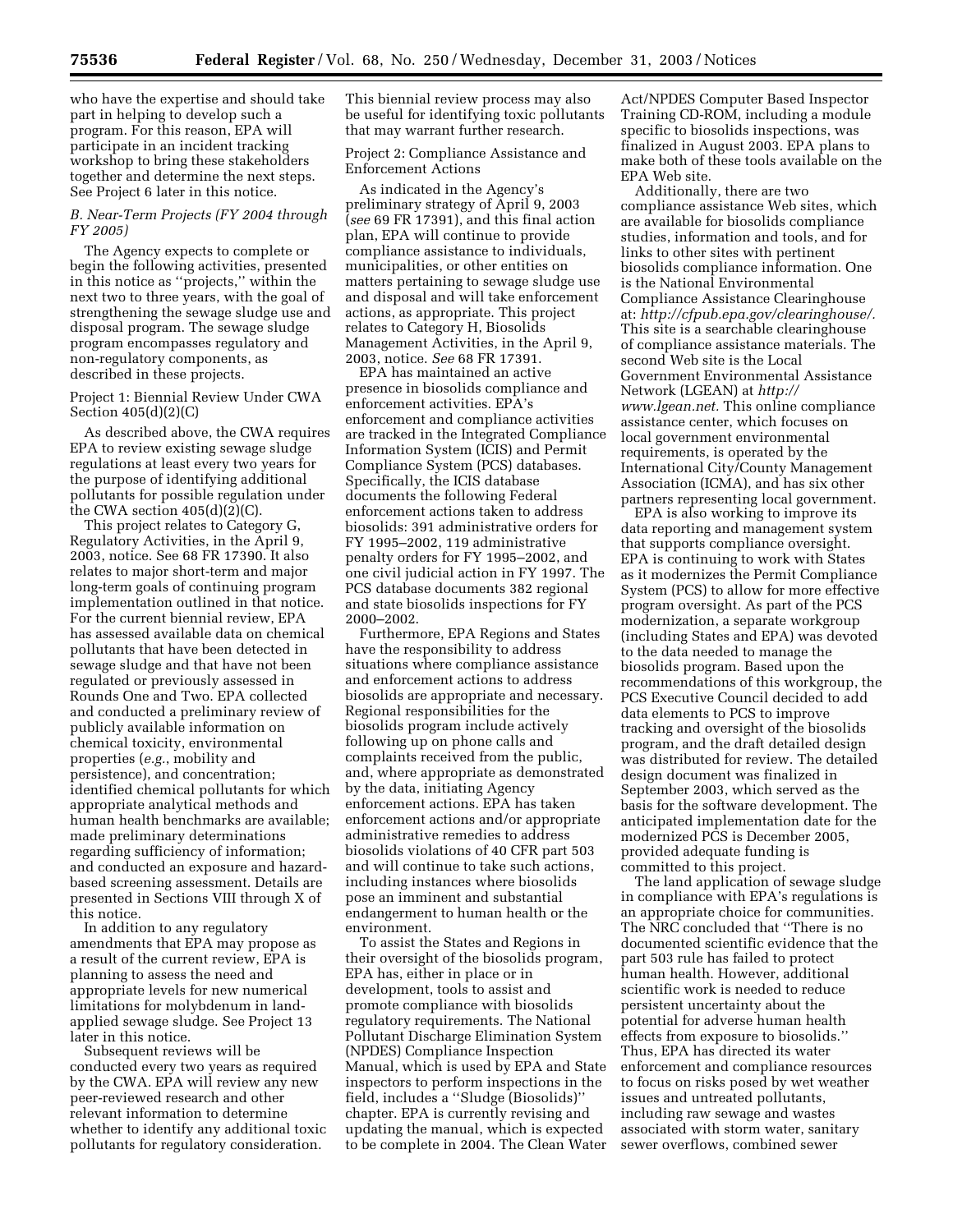overflows, and concentrated animal feeding operations. Both agriculture and urban runoff/storm sewers are listed in the top four sources of impaired river miles in the 2000 National Water Quality Inventory Report to Congress (section 305(b) report). Given the complexity and magnitude of addressing potential human exposures to pathogens and chemicals from untreated human and animal wastes from wet weather and the present scientific knowledge of the relative risks associated with biosolids, there is an appropriate level of resources allocated to biosolids compliance and enforcement activities.

Project 3: Methods Development, Optimization, and Validation for Microbial Pollutants in Sewage Sludge

EPA's sewage sludge regulations are designed to protect human health and the environment by requiring treatment of sewage sludge to reduce or eliminate pathogens (also referred to as microbial pollutants) when land-applied (40 CFR part 503, subpart D). The regulations require that land-applied sewage sludge meet either Class A or Class B requirements to treat sewage sludge using one of various treatment processes. There are six alternative methods, one of which must be met to be classified as Class A sewage sludge. In addition, in order to be classified as Class A sewage sludge, the pathogen reduction treatment must occur prior to or in conjunction with vector attraction reduction measures, except for vector attraction reduction by alkali addition or drying. To be classified as Class B sewage sludge, one of three alternative treatment methods must be met. Because these three Class B treatment methods do not reduce pathogens to the same extent as the Class A methods, Class B sewage sludge is also subject to site restrictions, such as restrictions on crop harvesting, animal grazing and public access.

EPA recently published a document entitled *Environmental Regulations and Technology: Control of Pathogens and Vector Attraction in Sewage Sludge* (USEPA, 2003e). This document provides information concerning federal requirements under subpart D of part 503, a description of different treatment processes, vector attraction reduction issues, sampling and analysis protocols for pathogens, the process for applying for equivalency, and the kind of support EPA's Pathogen Equivalency Committee (PEC) can provide to permitting authorities. This publication not only serves to assist the user community and to link researchers with their clients, but also has been produced as part of the

Agency's strategic long-term research plan for preventing and reducing risks from pollution that threaten human health and the environment.

The NRC recommended that EPA undertake a new national sewage sludge survey to look for pathogens in sewage sludge. In addition, the NRC report identified standardization and validation of methods for detection and enumeration of indicator organisms and specific pathogens as essential for oversight and compliance testing. Raw sewage, anaerobically and aerobically digested sewage sludge, and wastewater are known to contain numerous residual microorganisms that can cause disease in humans and animals. These include viruses, bacteria, protozoans and helminth ova. As described in the April 9, 2003, notice, EPA agrees that pathogens deserve further attention, and the Agency had sponsored a workshop in 2001 and initiated a number of studies (*see* Project 11). Pathogen projects relate back to Category D, Methods Development, and Category E, Pathogens, in the April 9, 2003, FR notice. See 68 FR 17388.

Several commenters stated that there is an urgent need for EPA to develop and validate methods for detection and enumeration of bacteria and viruses in sewage sludge, soil, water and air. EPA agrees and recognizes that reliable analytical methods are critical to measuring pathogens in sewage sludge, whether "raw" or "finished." Therefore, one of the Agency's priority microbial agent research areas is the development or improvement of analytical methodology. The following sections describe the available methods for helminth ova, viruses, and bacteria, each of which are in need of improvement to increase analytical specificity, sensitivity, and accuracy.

It was also suggested that EPA propose a vigorous study program to determine whether or not Class B sludge site restrictions are protective against infectious diseases. The greatest number of pathogen-related comments were directed to the issue of EPA's response regarding risk assessment, treatment efficacy, and site-specific restrictions for both Class A and B Sewage sludge. Some recommended the sewage sludge industry be involved in study efforts because of their experience in the area, while others recommended against industry involvement because of their potential bias. EPA plans to improve the methods and procedures for determining the effectiveness of these pathogen reduction or elimination treatment processes.

In addition to developing and improving the microbial analytical methods described below, WERF and EPA are funding research termed quantitative microbial risk assessment (QMRA), as described in ''A Dynamic Model to Assess Microbial Health Risks Associated with Beneficial Uses of Biosolids' (WERF, 2003). *See* Project 8 later in this notice for a description of the QMRA project.

Project 3a: Optimization of the Method for Detecting, Enumerating, and Determining the Viability of Ascaris Ova in Sewage Sludge

The goal of this project is to optimize the helminth ova method for the detection in the various sewage sludge matrices in order to assess the effectiveness of treatment practices meant to inactivate ova. The helminth (*Ascaris*) ova assay described in *Environmental Regulations and Technology: Control of Pathogens and Vector Attraction in Sewage Sludge* (USEPA, 2003e) has been used a number of times, it is time consuming, and it has never been fully optimized and validated for the various sewage sludge matrices.

The first stage will optimize the assay for various sewage sludge matrices. The next stage will be a single laboratory validation followed by multi-laboratory validation of the assay. We anticipate that this research will be conducted over the next three years. Products include publication of one or more scientific papers characterizing the *Ascaris* ova assay for the various sewage sludge matrices and a standard operating procedure (SOP) detailing the optimal method for laboratory validation studies by 2007.

Project 3b: Improved Methods for Detecting Viruses in Sewage Sludge

EPA will develop improved virus detection methods for evaluating treatment technology efficacy. Some members of EPA's PEC, an ongoing committee charged with making recommendations on the adequacy of new sewage sludge treatment processes, and the NRC have questioned the reliability of existing virus methods for analysis of sewage sludge matrices. The PEC has recommended research that would improve the reliability of available analytical methods.

40 CFR 503.8(b) specifies methods that must be used when analyzing for various pathogens. The publication *Environmental Regulations and Technology: Control of Pathogens and Vector Attraction in Sewage Sludge* (USEPA, 2003e) lists the required pathogen methods, along with complete references for these methods. The appropriate method to test for enteric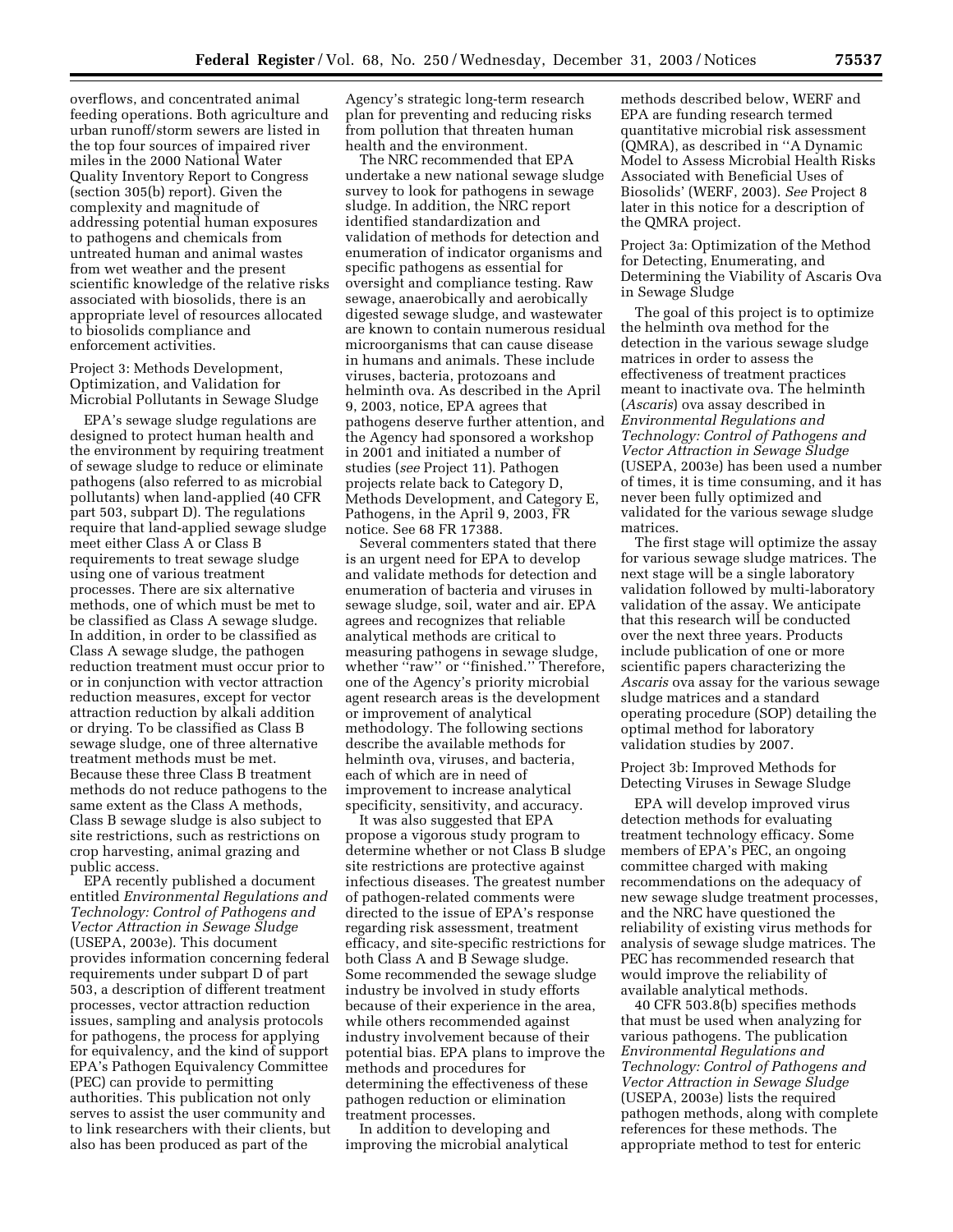viruses when monitoring is required, according to this publication, is the American Society of Testing and Materials (ASTM) Method D4994–89. Although Method D4994–89 was validated in a multi-laboratory study, the Method achieves only partial recovery of virus from sewage sludge and laboratories are sometimes allowed to use their own standard virus plaque assays. This results in wide variations in virus levels and types recovered from various sewage sludge samples, calling into question the utility of the method. Furthermore, Method D4994–89 is labor intensive, making it difficult for many laboratories to undertake.

Several groups have proposed simpler methods which may yield higher virus recoveries than Method D4994–89. However, limited data are available to evaluate these methods. EPA supports the concept of performance-based methods, and the PEC would accept data from simpler methods, if shown to be at least as effective as Method D4994–89. Therefore, the Agency has developed a research plan to improve analytical methods for viruses and anticipates this work to be completed in 2005. The goal is to have improved methods with higher sensitivity, specificity, and accuracy for detecting viruses in sewage sludge. One objective in this plan is to demonstrate whether other methods are comparable to Method D4994–89. Methods will be compared for their ability to recover viruses that are naturally present in sewage sludge in addition to their ability to recover seeded viruses.

The plaque assay was used for virus detection in the initial round-robin testing of Method D4994–89. This quantitative assay relies upon the development of virus-induced plaques within cell culture monolayers. A most probable number (MPN)-based method for measuring cytopathic effect (CPE) in cell cultures may prove a more useful assay as this is reported capable of detecting viruses at 2-to 100-fold lower concentrations than plaque assays, with the higher sensitivities observed for environmental water samples.

The plaque assay and the MPN-based CPE assays are limited because it fails to detect many of the most important human enteric viral pathogens. Thus, they may provide limited data on whether viral pathogens are inactivated by sewage sludge treatment processes. A new assay has been developed that combines the advantages of cell culture (*e.g.*, detection of infectious particles only) and polymerase chain reaction (PCR) techniques for rapid detection of important human viral pathogens. The Agency will evaluate this integrated cell culture—PCR (ICC–PCR) assay to determine whether previously undetectable human enteric viral pathogens are present in sewage sludge.

Method validation will be accomplished by comparing Method D4994–89 using plaque, MPN, and ICC– PCR assays for seeded and unseeded sewage sludge types. EPA will develop standard operating procedures (SOP) to be further tested on a wide variety of sewage sludge types.

The final objective will be to determine the appropriate virus type to use in seeding viruses in sewage sludge. Utilizing the method described in the SOP, virus recoveries will be compared using a range of virus types, including poliovirus, coxsackievirus, echovirus, and others to be determined. If possible, the Agency will determine recoveries before and after a sewage sludge treatment process. It is estimated that this project will take two years. Products include publication of scientific papers describing the method comparisons and a SOP detailing the optimal method for validation studies.

Project 3c: Development and Validation of Analytical Methods for Fecal Coliform in Sewage Sludge

Fecal coliform bacteria are used as indicators of treatment process effectiveness in the production of Class A and Class B sewage sludge. This ongoing project identifies available methods for enumerating fecal coliforms in sewage sludge, selects the most appropriate methods, determines minimum performance characteristics that must be met, and evaluates these methods in quantifying such organisms using multiple laboratories.

EPA will use multiple laboratories to update and evaluate protocols for assaying fecal coliforms in sewage sludge using multiple tube fermentation techniques and test the method on treated sewage sludge samples using independent laboratories. Samples of Class A and B sewage sludge from fullscale wastewater treatment facilities will be assayed with and without known amounts of *Escherichia coli,* a species of fecal coliform. The Agency will compare the relative performance of individual laboratories performing such tests and develop acceptable standards. The final product, anticipated to be completed in 2005, will be a draft EPA Method 1680 entitled ''Fecal Coliforms in Treated Sewage Sludge by Multiple-Tube Fermentation Procedures.''

Project 3d: Development and Validation of Analytical Methods for *Salmonella* in Sewage Sludge

Many serovars of *Salmonellae* can cause gastroenteritis and typhoid fever. *S. enterica* serovar Typhi is the causative agent for typhoid fever. These bacteria may be used to demonstrate treatment effectiveness of Class A sewage sludge. This project will identify available methods for enumerating *Salmonella* in treated sewage sludge, select the most appropriate methods, evaluate minimal performance characteristics that must be met, and evaluate these methods in quantifying such organisms using multiple laboratories. EPA will develop and test the method on treated sewage sludge samples.

The Agency will update and evaluate protocols for assaying *Salmonella* in sewage sludge using multiple tube fermentation techniques among multiple laboratories. Samples of Class A sewage sludge from full-scale wastewater treatment facilities will be assayed with and without known amounts of *Salmonella.* EPA will compare the relative performance of individual laboratories performing such tests and develop acceptable standards. The final product, to be completed in late FY 2004, will be a draft EPA Method 1682 titled ''*Salmonella* in Sewage Sludge by Modified Semisolid Rappaport-Vassiliadis (MSRV) Medium.''

Project 4: Field Studies of Application of Treated Sewage Sludge

EPA will initiate field studies to evaluate management techniques for treated sewage sludge in order to determine whether the pathogen and chemical requirements of part 503 are being met. These studies, that relate to certain categories discussed in the Agency's preliminary strategy of April 9, 2003, notice (68 FR 17385–17386, 17388–17390), will measure selected indicators of microbial, chemical, and particulate emissions from sewage sludge land application sites and will study the fate of contaminants in the soil to which biosolids are applied. Data resulting from these studies may also be appropriate for inclusion in future risk assessments of biosolids application scenarios.

EPA plans to work with State, Regional, USDA, and other partners to conduct field studies of land application practices at up to five sewage sludge land application sites. Field sampling at actual application sites will involve a variety of media and methods to characterize airborne and soil-bound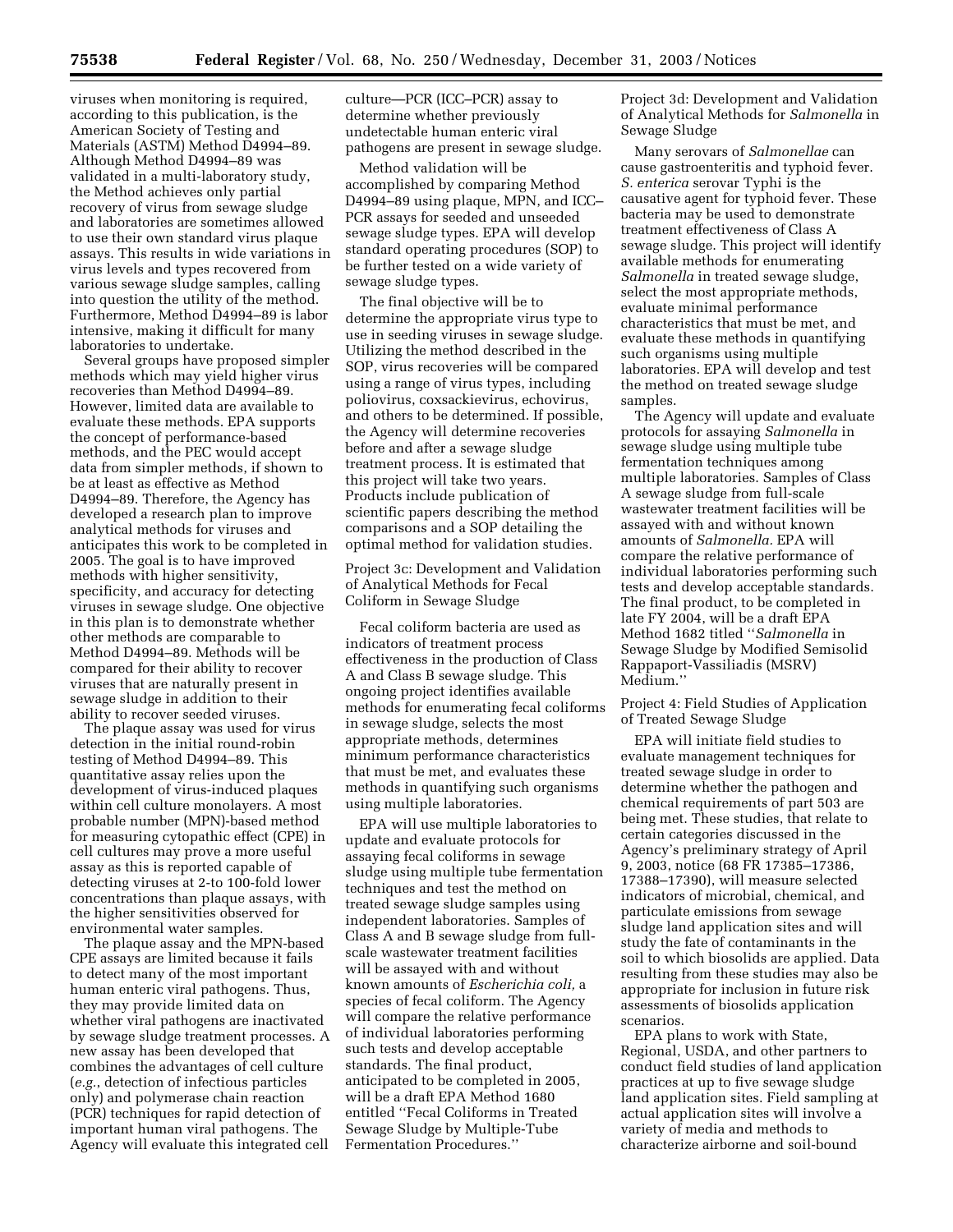contaminants resulting from land application of sewage sludge. Depending on resources, items that will be investigated include, but are not limited to: (1) Quantification of aerosol components such as pathogens, endotoxins, particulate matter, odor compounds, and volatile organic compounds (VOCs); (2) quantification of sewage sludge components such as pathogens and metals, and (3) effects of these components on the soil to which the sewage sludge is applied. Quality Assurance (QA) and specific research plans are being developed. EPA plans to initiate peer review on this research plan in 2004 and field work will not begin until the plan has been peer reviewed. The Agency plans to complete the study and draft a report two years after the QA plan has been approved.

Project 5: Targeted National Survey of Pollutants in Sewage Sludge

As EPA described in the April 9, 2003, **Federal Register** notice, EPA has concluded that undertaking a targeted survey is at present more useful than conducting a comprehensive survey modeled on the 1988–89 National Sewage Sludge Survey (NSSS) (68 FR 17385). Some commenters liked the targeted survey approach, but most commenters requested that EPA consider another national full-scale survey and made suggestions as to which pollutants should be included, or excluded, from such a survey.

Pending results of ongoing research projects and regulatory review, EPA will design and conduct a targeted survey of select chemical pollutants. Microbial pollutants (pathogens) in sewage sludge may also be included, depending on availability of resources and adequacy of methods. A survey may provide feedback for updating the science and technology of sewage sludge applied to land, disposed of in a surface disposal unit, or incinerated. The new concentration data would be used to assess human and ecological risk of identified, unregulated pollutants found in sewage sludge and identify pollutants for potential regulation.

EPA is committed in FY 2005 to starting a limited analytical survey of chemical pollutants found in sewage sludge. EPA expects this survey to address the pollutants identified by the exposure and hazard screening assessment as presenting a potential hazard, as identified in the current section 405(d)(2)(C) biennial review. The Agency will evaluate the extent to which methodology will allow expansion of the survey scope within available resources to include additional

pollutants (*e.g.*, the survey may also include metals regulated in Round One using improved methods while surveying for new metals identified as presenting a potential hazard in the current review). *See* section X of this notice for a list of these pollutants.

Furthermore, the results of current research projects may help determine the scope of a survey. The survey design and pollutants to be included in the survey may be influenced based on factors that include:

• Whether to survey pollutants that were not previously detected in sewage sludge, but where new or improved methods are available and other data may indicate a potential for hazard,

• Whether to survey pollutants with reported occurrences in sewage sludge from other countries only (*i.e.*, not studied in U.S. sewage sludge),

• Whether to include pathogens, and

• Whether to include pollutants with a high indication of potential hazard when the scientific basis of the human health benchmarks in IRIS or OPP databases for these pollutants is in the process of reassessment.

EPA will design the survey starting in FY 2005. The Agency will seek stakeholder involvement in the design and implementation of the survey.

Project 6: Participate in an Incident Tracking Workshop

One of the highest research priorities identified by the NRC and participants at the July 2003 WERF Biosolids Research Summit is the need for rapid response investigations of reported health effects potentially resulting from land application practices. EPA also received many public comments urging development of an incident tracking and response process. The Agency agrees that developing an incident tracking program is important. However, the Agency believes that it should not develop an incident monitoring program on its own, but should include various stakeholders who have had experiences with incidents related to sewage sludge, stakeholders who may be interested in participating, and those who have the expertise and should take part in helping to develop such a program.

As stated above, stakeholders who have had experiences with reported incidents related to land application of sewage sludge should be consulted. A program of incident monitoring and investigation could be modeled after an existing program. Once such organization that has experience with such incidents is the State of North Carolina (NC). The North Carolina Department of Environment and Natural Resources is responsible for

environmental programs in the state, including biosolids and residuals management. One purpose of the program is to assure timely and meaningful response to perceived and actual environmental incidents. The experiences of NC and others could be helpful in developing such a program and determining the next steps.

In order to respond to reported incidents of human illnesses and adverse health effects alleged to have been caused by land application of sewage sludge, and to determine the appropriate next steps in the process, EPA believes that local and State health agencies, in addition to other Federal health agencies, such as the Center for Disease Control and Prevention (CDC), are positioned best and have the necessary expertise to respond to allegations of adverse health effects following use or disposal of sewage sludge. However, EPA is committed to participating in activities related to this issue and plans to participate in the incident tracking workshop with WERF and other stakeholders in developing the research concepts and methods, and in interpreting and summarizing results.

The first step in the process will take place when WERF assembles stakeholders in a workshop to be held in 2004. EPA will participate in the workshop, which will begin evaluating the next steps for investigating adverse human health allegations following land application of sewage sludge. Ultimately, the objective is to determine whether such reported symptoms of illness can be attributed to the land application of sewage sludge.

The Cornell Waste Management Institute (CWMI) has collected over 300 incidents over the past several years in which residents living near sites where sewage sludge has been applied have reported illness (Cornell Waste Management Institute, 2003; Harrison and Oakes, 2002). However, the CWMI states that it has not been confirmed by scientific investigation that illnesses have resulted from land application of sewage sludge. The information provided by the CWMI may be useful as stakeholders begin to plan for a workshop to address such incidents.

This process, starting with the multistakeholder workshop, will take place at least through FY 2005. Additional activities beyond that time frame will depend on the outcome of the workshop, work with local, State and Federal agencies, as well as other stakeholders and availability of resources. Additional activities may include participating in subsequent stakeholder meetings or workshops and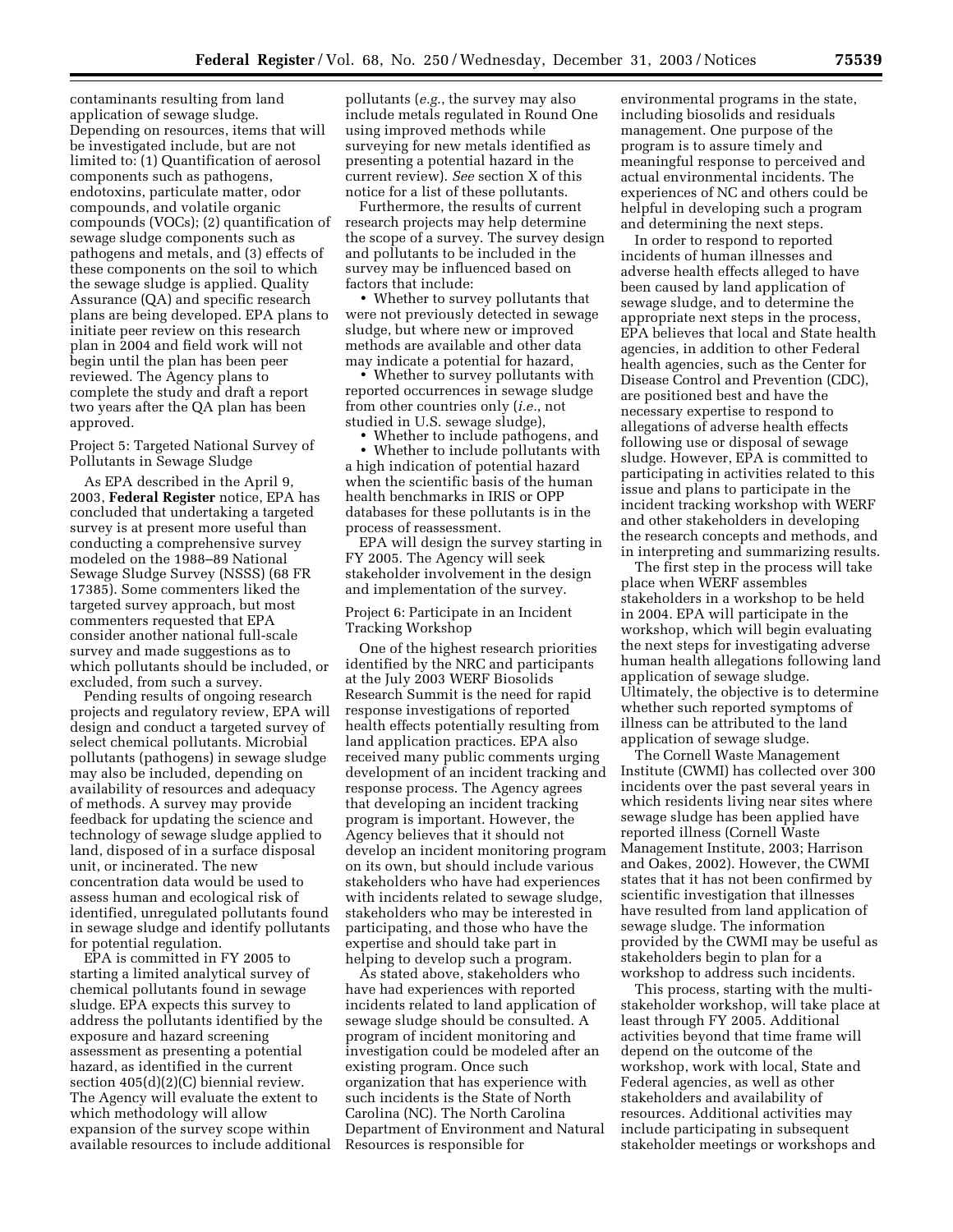deciding on additional activities and next steps.

#### Project 7: Conduct Exposure Measurement Workshop

The purpose of this workshop is to identify exposure-related research priorities. This workshop is meant to compliment the objectives of the WERF workshop (*see* Project 6) or be a related follow-up activity that is structured around issues and ideas identified in the WERF workshop. Workshop discussions will focus on exposure measurement tools that researchers or health agencies can use to investigate reports of adverse human health effects from land application of sewage sludge. The discussions and tools will focus on scientific uncertainties related to: (1) Which particular sewage sludge contaminants or combinations of contaminants may be potentially responsible for disease outbreaks; (2) how affected individuals are exposed to these contaminants; (3) how sewage sludge treatment and management practices can reduce potential risks; and (4) how good analytical methods and monitoring have to be to obtain satisfactory answers. The workshop will explore such topic areas for identifying research priorities as methods development, ambient measurements (including spatial and temporal monitoring requirements), fate and transport modeling, and exposure measurements, including identifying the specific exposure routes (*e.g.*, oral and inhalation), exposure pathways (*e.g.*, eating food, drinking water), and contaminants.

Workshop participants would include representatives from EPA; other Federal, State and local agencies; academia; wastewater utilities; environmental groups; industry; and citizen groups. Participants would identify and possibly prioritize what, when, and where measurements should be taken, and how they should be taken during rapid response investigations. EPA will develop a report to summarize discussions and identify the exposure research tools needed to investigate reported incidents of exposure. Pending the results from a similar effort being sponsored by WERF and in which EPA will participate (Project 6), we expect to hold this workshop in 2004.

Project 8: Assess the Quality and Utility of Data, Tools and Methodologies to Conduct Microbial Risk Assessments on Pathogens

The NRC recommended that EPA develop risk assessment methods to apply to pathogenic risks from land application of sewage sludge. While

numerical limits for chemical pollutants in sewage sludge are based on assessment of risk, EPA currently regulates pathogens in sewage sludge through technology-based operational standards. In issuing part 503 in 1993, the Agency acknowledged that it lacked essential tools and data to conduct microbial risk assessments on sewage sludge. As the NRC noted, while methods for assessing risks from pathogens have advanced since 1993, there are still obstacles with respect to available data, analytical methods, and exposure and risk assessment modeling.

EPA is working on a number of areas related to risk assessments of pathogens. There are two examples of projects that are ongoing and that will be assessed as part of this broader effort. One is a conceptual framework for assessing the risks of human disease following exposure to waterborne pathogens, as described in ''Revised Framework for Microbial Risk Assessment'' (International Life Sciences Institute, 2000). The second is a quantitative microbial risk assessment (QMRA), as described in ''A Dynamic Model to Assess Microbial Health Risks Associated with Beneficial Uses of Biosolids'' (WERF, 2003).

In the first example, the International Life Sciences Institute (ILSI), in cooperation with EPA, developed a framework that provides a useful and proven tool for conducting microbial risk assessments. The framework emphasizes the dynamic and iterative nature of the risk assessment process, and that future efforts need to be directed toward the examination of methods for estimating risk and ways to improve the estimates. Areas for further evaluating the assumptions in the framework model, described in the ILSI framework, include understanding the relationship between infection and subsequent illness, impact of critical susceptibility factors such as age and immune status, secondary transmission of diseases, and heterogeneous distributions of microorganisms and the potential changes in concentration of microorganisms in the environment.

In the second example, WERF and EPA are funding Quantitative Microbial Risk Assessment (QMRA) research. In addition to WERF and EPA, other organizations involved in this research include the University of California at Berkeley and Eisenberg, Olevieri and Associates. The document describing this research also presents a methodology for assessing exposure and risks to human health from pathogens in biosolids. The present methodology provides initial screening for a given scenario, identifies broad conditions for

high and low risk situations, and estimates where more data are needed. Future work (beyond 2004) may focus on applying this methodology to more refined scenarios. Such validation activities will assist EPA in ultimately developing microbial risk assessment guidelines.

EPA will inventory and assess data, methods, and tools for risk assessment on pathogens in sewage sludge (such as the two examples discussed above as well as others) to better inform research activities in sewage sludge and microbial risk assessment. In conducting this assessment, EPA will review information gathered from others doing research on this issue, some of which was described in the April 2003 draft response (68 FR 17379). This project will start with a problem formulation step to identify the key elements in assessing pathogen risks in land-applied sewage sludge. During the second phase, EPA will develop a plan to identify the available and appropriate methods and data to perform the risk assessment defined in problem formulation. An expert panel will review the material and EPA will address panel comments in the final document. This project will serve as a vehicle to better define the deficiencies in microbial risk assessment and better identify research needs for microbial risk assessment in sewage sludge matrices. The final product in FY 2005 will be a peer-reviewed plan for future analysis.

Project 9: Support Pathogen Equivalency Committee

In its April 9, 2003, notice, EPA described the work of the Pathogen Equivalency Committee (PEC), which has been operating since 1985. Public comments mentioned the PEC Committee a number of times, and there was a generally favorable opinion of the Committee. Most commenters recommended that the PEC be fully recognized and authorized by EPA to approve new part 503 processes. Supporting comments by some agreed with both the Haas report (Haas, 2001) and the NRC conclusions that the PEC has an important mission. A few comments indicated that, if the PEC were further legitimized, it should be expanded to include industry and academic experts outside of the EPA.

EPA plans additional support for the PEC, including resources to help address the increasing number and complexity of requests for guidance regarding the regulatory requirements for reducing pathogens, as well as development of alternative treatment technologies. The NRC report affirmed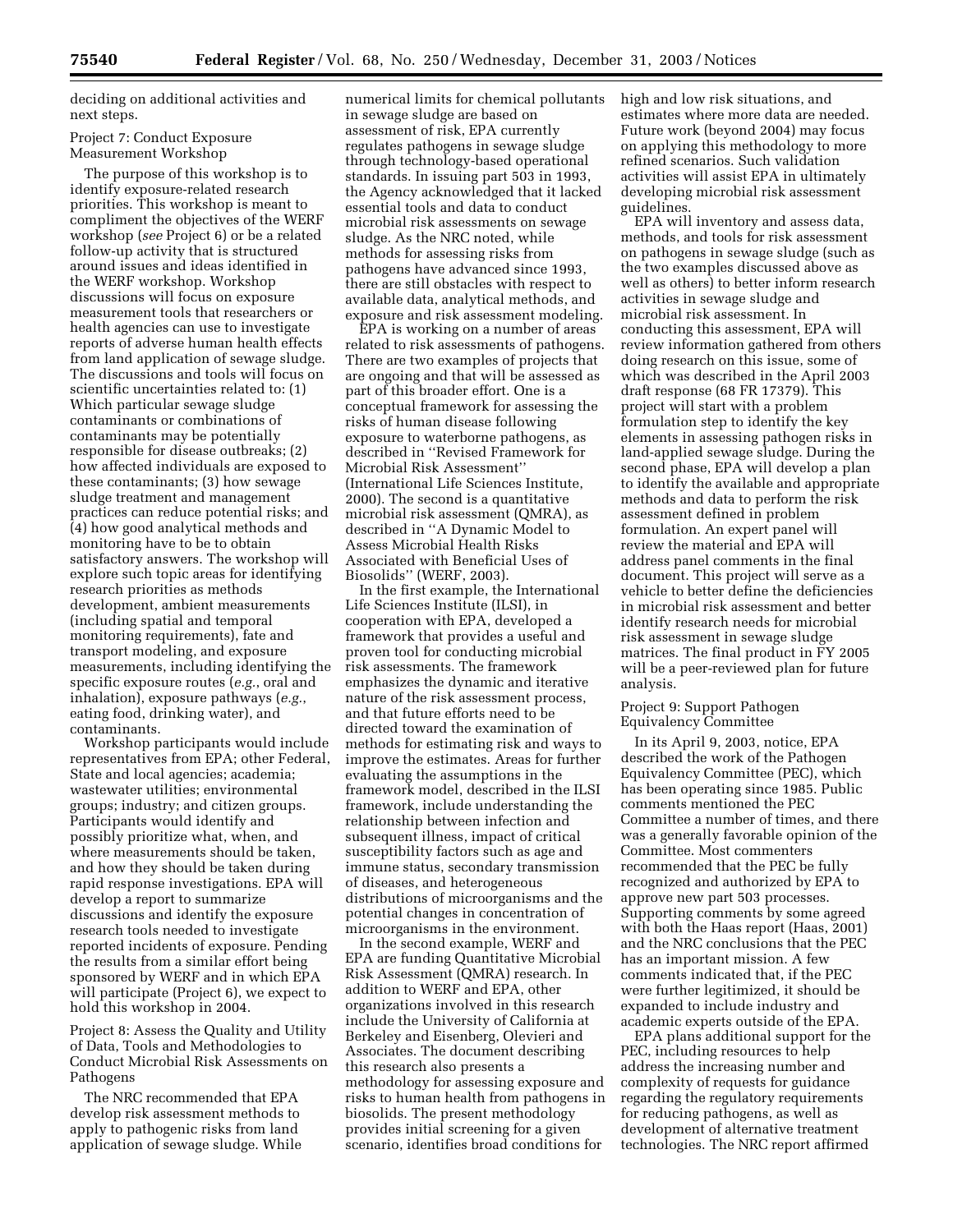the importance of the Committee's mission to regulators and the regulated community. The states and the Office of the Inspector General have also identified the Committee's work as a high priority. Public comments also reflected a desire to see the PEC adequately supported by EPA. All stressed the need for the PEC to have the resources it needs to fulfill its mission.

EPA created the PEC in 1985 to make recommendations to EPA management on applications for Processes to Significantly Reduce Pathogens (PSRP) and Processes to Further Reduce Pathogens (PFRP) equivalency under part 257 and later part 503. The PEC also provides guidance to applicants on the data necessary to determine equivalency, and to permitting authorities and members of the regulated community on issues (*e.g.*, sampling and analysis) related to meeting subpart D (pathogen and vector attraction reduction) requirements of part 503. If the PEC recommends that a process is equivalent to PSRP or PFRP, the operating parameters and any other conditions critical to adequate pathogen reduction are specified. The PEC consists of members with expertise in bacteriology, virology, parasitology, environmental engineering, medical and veterinary sciences, statistics, and sewage sludge regulations. It includes representatives from EPA's Offices of Research and Development, Office of Water, and Regional Offices, and the Centers for Disease Control and Prevention.

Project 10: Development and Application of Analytical Methods for Detecting Pharmaceutical and Personal Care Products in Sewage Sludge

The purpose of this project is to develop and apply analytical methodologies for detecting pharmaceutical and personal care products (PPCPs) in sewage sludge. The NRC Report specifically identified PPCPs as one category of diverse compounds that has not been studied in sewage sludge and that is especially likely to be present in domestic sewage sludge. The NRC report indicated that there is a need for a new hazard assessment of sewage sludge to expand the suite of chemicals evaluated.

EPA's preliminary strategy in the April 9, 2003, notice indicated that while study emphasis is being placed on pathogens to address areas of uncertainty and public interest, selected chemicals are also being addressed to help determine significant issues and identify information gaps that remain to be addressed in these areas. *See* 68 FR 17385. Chemical pollutants in

pharmaceutical and personal care products are among those that EPA intends to study.

In FY 2004 through FY 2005, chemical analysis methods developed in-house previously for PPCPs (*e.g.*, antibiotics and musks) would be adapted for sewage sludge. In FY 2006, EPA may finish methods development, convert them to 40 CFR part 136 methodology, and publish methodologies. Subsequently, the methods may be applied to a limited number of real-world samples for a pilot-scale survey of PPCPs in sewage sludge.

Project 11: Publish the Proceedings of USEPA-USDA Workshop on Emerging Infectious Disease Agents and Issues Associated with Animal Manures, Biosolids, and Other Similar By-Products

As mentioned in connection with Project 3 (Methods for Microbial Pollutants), the NRC Report called for more information on the risks of disease associated with pathogens and how to analyze for them. It also called for more information on how to better disinfect sewage sludge.

In June 2001, EPA and USDA sponsored a workshop on ''Emerging Pathogen Issues in Biosolids, Animal Manures, and Other Similar By-Products'' (USEPA in press). The workshop brought together experts in sewage sludge management and animal wastes to review the state of the science, exchange ideas on how to deal with unresolved issues and suggest areas where the scientific community should focus its efforts. Participants discussed:

• Viruses, bacteria, protozoa, prions, fungi, and helminth ova;

• Migration of pathogens to groundwater and air from recycling and treatment operations;

• Qualitative identification and detection methods for pathogens; the fate of antibiotics in animal and human wastes;

• Pathogen resistance to antibiotics; and

• Susceptibility of people with immuno-suppressed conditions to pathogens.

As stated in Category E (Pathogens) of the preliminary strategy dated April 9, 2003 (68 FR 17389), EPA will make available the information produced at this workshop on pathogens in sewage sludge and animal wastes by publishing the proceedings of the workshop. The proceedings from the workshop have been peer reviewed by national and international experts, and the report will be published in early 2004.

Project 12: Support ''Sustainable Land Application Conference''

The purpose of this conference will be to address soil reactions of constituents in treated sewage sludge, manures, and other non-hazardous wastes, and to further environmentally friendly management of wastes in a sustainable manner. This January 2004 conference in Lake Buena Vista, Florida will address soil constituents (chemicals and microorganisms) reactions with constituents in treated sewage sludge, wastewater treatment plant effluents, manures, and other non-hazardous wastes. Further, this international conference is expected to have about 300 participants discussing metals, pathogens, organics, nutrients, and the interface between science and realworld applications by:

• Reviewing fundamental and specific soil reactions of non-hazardous waste constituents (nutrients, organics, metals and pathogens);

• Improving our understanding of contaminant reactions in soils, emphasizing the commonalities of soil reactions among wastes;

• Synthesizing multi-disciplinary information and characterizing the stateof-the-science for land application (''what do we know?'');

• Identifying high-priority and critical research needs (''what do we need to know?''); and

• Promoting intra- and interdisciplinary approaches to solving problems of sustainable waste disposal and utilization.

Papers and presentations will be both invited and volunteered. All papers will be refereed and EPA will use conference findings, as appropriate, in future refinements of part 503.

Project 13: Review Criteria for Molybdenum in Land-applied Treated Sewage Sludge

One of the NRC's recommendations was that EPA should propose molybdenum standards to replace those that EPA rescinded following a legal challenge to numerical limitations promulgated in the Round One rule. Also, some commenters believe that EPA should reassess the molybdenum standard. The preliminary strategy in the April 9, 2003, notice indicated that EPA would determine the applicability of new information as the basis for reproposing molybdenum standards for land-applied sewage sludge. *See* 68 FR 17391. This activity is included in the Agency's final action plan, as stated below.

In 2000, EPA held a workshop to update toxicity and environmental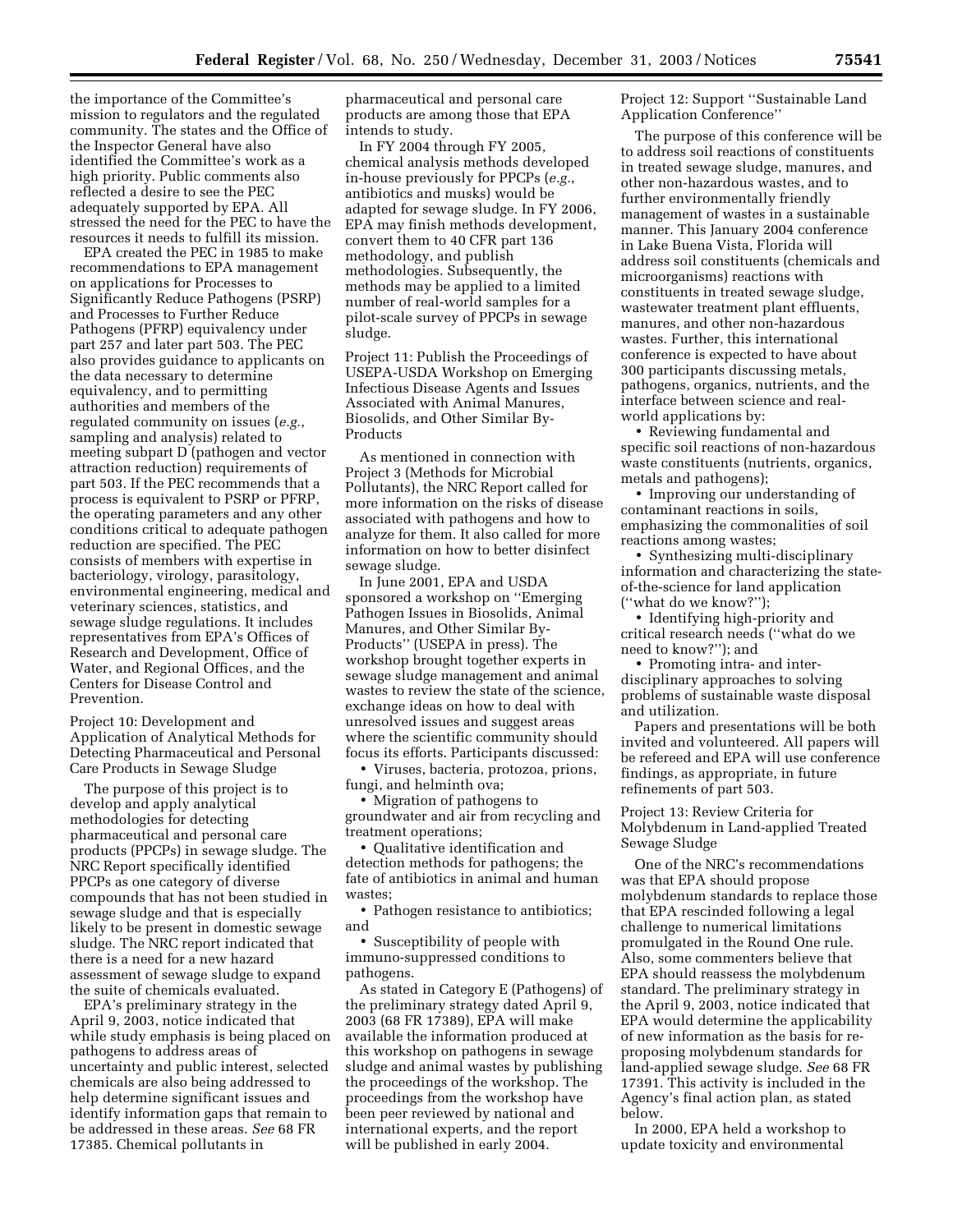properties for molybdenum in sewage sludge. Based on that workshop, EPA intends to assess the need and appropriate level for a numerical standard for molybdenum in sewage sludge using a summary of workshop results and conclusions (O'Connor *et al.*, 2001), supplemented with additional data developed since 2000. EPA expects to complete this assessment in 2005.

# Project 14: Improve Stakeholder Involvement and Risk Communication

The NRC recommended that stakeholders should be involved in the risk assessment process and to examine biosolids management practices to ensure that the underlying risk assessment principles are effectively translated into practice. As stated in its preliminary strategy in the April 9, 2003, notice, the Agency's policy is to involve stakeholders at various stages of policy development. The Agency intends to consider how consultation with stakeholders should be included in developing future sewage sludge risk assessments. See 68 FR 17386. EPA received many comments on its preliminary strategy of April 9, 2003, urging the Agency to involve stakeholders more widely in the many aspects of the sewage sludge program.

EPA is committed to working with stakeholders who are concerned with the application or disposal of sewage sludge (the general public, State and local agencies, and private groups). In addition, the Agency will consider how it can implement the NRC's recommendations to involve stakeholders in updating and strengthening the scientific credibility of the sewage sludge regulations.

The Agency's risk communication programs are aimed at improving public awareness of the issues and achieving pollutant exposure reductions. Embodied in all of the projects is not only a need to foster public awareness of the issues surrounding sewage sludge use and exposure, but also a recognition of the advances in problem-solving that can be achieved through collaboration and cooperation.

Through the activities and organizations described in this project, EPA will participate in improving the effectiveness of risk communication methods at national, regional, and local levels. States have their own oversight programs, some of which are quite comprehensive. There is a total of about 150 full time equivalent State employees assigned to their respective biosolids programs. Five States have been authorized by EPA to administer the part 503 program, and 15 additional

States are at various stages in the authorization process. National coordination of State, regional and Headquarters biosolids programs are achieved via an annual State and Regional biosolids coordinators meeting. EPA plans to continue to work closely with State and Regional biosolids coordinators and plans to support the annual workshop for sharing the latest information about biosolids management and oversight. Other organizations and activities that are designed to promote stakeholder involvement include the following:

An *Information-Sharing Group* (ISG) has been established based upon the concepts developed in WERF studies concerning joint fact-finding research. The ISG includes concerned citizens, health scientists, municipal operators, farmer representation, biosolids managers, and input from State and Federal regulatory agencies. The ISG has been established to work jointly with about 25 scientific experts in a large cooperative study of odor, particulates, pathogens, and endotoxins in the air around biosolids and animal manure land application sites. WERF has efforts underway to expand the use of such information-sharing in various research projects.

The *National Biosolids Partnership* (NBP) is an alliance formed in 1997 with the Association of Metropolitan Sewerage Agencies (AMSA), the Water Environment Federation (WEF), and EPA. The goal of the NBP is to advance environmentally sound and accepted sewage sludge management practices through partnerships with producers, service contractors, users, regulatory agencies, universities, the farming community, and environmental organizations.

The NBP is developing a voluntary *Environmental Management System* (EMS) for sewage sludge to help wastewater agencies improve their sewage sludge management programs beyond the regulatory minimums. The EMS involves environmental improvement, public involvement, and independent third party review of the facility applying for EMS status. Fiftythree wastewater agencies in the U.S. are participating in this voluntary program. Several of these municipalities are ready or will be ready for third-party audit of their EMS programs in 2004. Participating municipalities report benefits, such as more efficient operation, reduced odors in sewage sludge, less intrusive transport of the sewage sludge to land application sites, better communication, and meaningful involvement by the public.

In order for a wastewater facility to be admitted and certified to the Partnership EMS program, it must meet five requirements established by the NBP:

1. Document responsibility for the Biosolids Value Chain-pretreatment, treatment, and all biosolids management practices;

2. Commit to 10 principles in the NBP's Code of Good Practice;

3. Meet all NBP requirements; 4. Complete a fully independent third-party audit of its EMS that has been verified by a NBP's accredited audit company; and

5. Demonstrate their commitment to continual improvements in their EMS for environmental performance, regulatory compliance, public participation, and quality biosolids management practices.

Recently, the NBP recognized the Orange County Sanitation District (OCSD) in Fountain Valley, California, as the first wastewater agency in the Nation to be admitted to the Partnership EMS for biosolids programs. The EMS certification signifies that OCSD meets the NBP's requirements for the EMS program and that it supports excellence in sewage sludge management practices, exceeds regulatory compliance obligations, and provides meaningful opportunities for public participation.

The NBP recognized the City of Los Angeles Department of Public Works as the second wastewater agency in the Nation to be admitted to the Partnership EMS for sewage sludge program. A third-party audit of the City's Biosolids EMS program led to certification on September 4, 2003. EPA continues to support the development of EMS programs for wastewater agencies and the goals of improved communication and addressing public concerns in a more timely manner.

The NBP also announced release of its 2003 *Environmental Management System for Biosolids ''Self Help'' Training Program* intended to help wastewater agencies that are interested in starting their own EMS. The Agency plans to continue supporting NBP activities and to work with municipalities to expand their use of EMS and other programs in biosolids management. Two NBP Web sites present relevant sewage sludge information: *http://www.biosolids.org* and *http://biosolids.policy.net/ emsguide/manual/ goodpractmanual.vtml.*

In conclusion, EPA believes these 14 projects and associated activities will strengthen the biosolids program by improving our ability to:

• Measure pollutants of interest;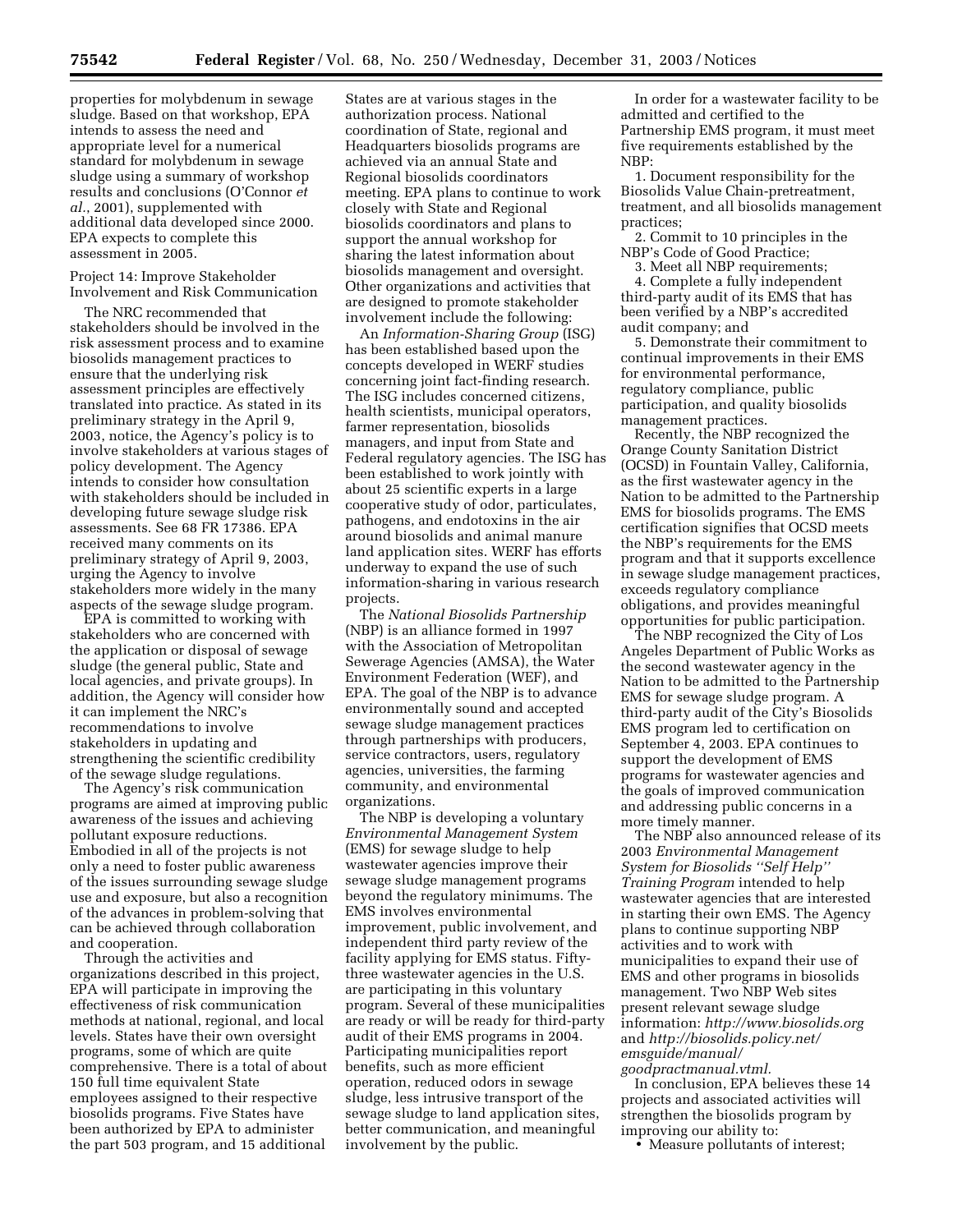• Determine the risks posed by contaminants identified as potentially hazardous;

• Bring various stakeholder groups together via a workshop to begin development of a national incidence tracking system to ultimately determine health effects following land application of sewage sludge;

• Better understand and characterize the odors, volatile chemicals, and bioaerosols that may be emitted from land application sites;

• Better understand the effectiveness of sewage sludge processes and management practices to control pathogens;

• Improve the Agency's inspection and compliance initiatives; and

• Improve stakeholders' involvement in EPA's sewage sludge program.

#### *C. Other Projects*

Projects that are longer term in nature are those that EPA anticipates will be initiated after 2005. Initiation of longerterm projects will depend on the outcome of the research projects listed in section B, results of research being conducted by others outside the Agency, and availability of sufficient resources.

In addition to EPA directed research and activities, there is also considerable relevant work being conducted by others outside the Agency in academia, other State and Federal agencies, and trade groups, among others, that will address issues raised by the NRC recommendations. For example, WERF's sewage sludge research projects include identifying emergent trends in pathogen detection, assessing microbial health risks, identifying and controlling odors, and better understanding the fate, effects, and bioavailability of metals and certain chemicals in sewage sludge after land application. Two WERF Web sites that address relevant sewage sludge information and research are *http:// www.werf.org/Collection/ biosolids*\_*chart.cfm#table1* and *http:// www.werf.org/press/winter03/ default.cfm.*

One WERF project involves ''Biosolids Public Perception & Participation'' (WERF, In Press). The project team included members from the New England Biosolids and Residuals Association, the Northwest Biosolids Management Association, the Center for Environmental Communication, and BioCycle, as well as two review panels consisting of biosolids stakeholders and academics. The study concludes that positive public relationships with stakeholders starts by developing public participation and thus earning public trust. Building success with

stakeholders involves two way communication with the public, not only through the use of brochures, fact sheets, television spots and radio talk shows, but also by having a complaint hotline, tours, open houses, door-todoor contact, and community advisory groups. The final report from this study should be available by the end of winter 2004.

The University of Arizona (UA), Department of Soil, Water and Environmental Science, investigates physical, chemical, and microbial processes that affect the quality of surface and subsurface waters. Some of the UA's research projects deal with sewage sludge land application and utilization (*e.g.*, agricultural land application and mine tailing stabilization), sewage sludge management (*e.g.*, pathogen reduction in solar drying beds), health protection (*e.g.*, fate and transport of pathogens within sewage sludge, fate of *Staphylococcus aureus* in sewage sludge and evaluation of odors from landapplied sewage sludge), and rapid response to emerging issues (*e.g.*, antibiotic-resistant bacteria and endotoxins in land-applied sewage sludge, endocrine-related effects, and fate and transport of SARS virus). In one recent study at the UA, scientists are studying *Staphylococcus aureus* in sewage sludge after it had been processed at full-scale treatment plants (Rusin *et al.*, 2003).

Much of the work being done outside of EPA, including the research described above, that relates directly to NRC recommendations is being used to improve the Agency's sewage sludge program. EPA plans to review and evaluate studies external to EPA to determine if they are useful for conducting risk assessments and improving the basis for the part 503 regulations or improving management practices. The Agency will review these studies in accordance with the Information Quality Guidelines (see ''Guidelines for Ensuring and Maximizing the Quality, Objectivity, Utility, and Integrity of Information Disseminated by the Environmental Protection Agency'' USEPA, 2002). These guidelines stress that information disseminated by EPA should adhere to a basic standard of quality, including objectivity, utility, and integrity.

# **VIII. Process To Review Part 503 Regulations Under the CWA Section 405(d)(2)(C)**

As previously described, section 405(d)(2)(C) of the CWA requires that EPA review the sewage sludge regulations for the purpose of

identifying additional toxic pollutants and promulgating regulations for such pollutants consistent with the requirements of section 405(d). In 1993, EPA promulgated regulations in 40 CFR part 503 setting numerical standards for certain toxic pollutants in sludge, requirements for pathogen and vector attraction reduction, and operational standards for emissions from sewage sludge incinerators.

As explained in section IV, EPA commissioned the NRC study of existing sewage sludge land application regulations to strengthen its scientific review under section 405(d)(2)(C). EPA agreed with the parties in *Gearhart* v. *Whitman* to publish a preliminary notice seeking public comment and a final notice, stating the results of its section 405(d)(2)(C) review.

In fulfilling this commitment, EPA first collected and conducted a preliminary review of publicly available information on the occurrence of chemicals in sewage sludge. This information consists of concentration data found in national and international literature sources published between 1990 and 2002 and the 1989 National Sewage Sludge Survey (NSSS); data on environmental properties such as mobility and persistence; and available human health benchmarks (HHBs). EPA compiled a list of 799 chemical pollutants for which such information was found and described this list of candidate pollutants for ongoing sewage sludge evaluation in the April 2003 **Federal Register** notice. EPA placed the full list of candidate pollutants in the docket for public review and comment (USEPA, 2003a). EPA made minor corrections to the list, which resulted in slightly revising the list from 799 candidate pollutants to 803 candidate pollutants. See Table 1 in Appendix O of the Technical Background Document (TBD) (USEPA, 2003b).

EPA then used a human health-based data evaluation and pollutant selection process to determine whether the existing data were sufficient for each of these 803 pollutants to proceed with an exposure and hazard screening assessment. This process involved identifying the pollutants for which EPA peer-reviewed final HHBs are available, and for which there are data on concentrations in U.S. sewage sludge for those pollutants with HHBs, either in the NSSS or reported in the literature.

In summary, a pollutant was selected from the list of 803 pollutants for an exposure and hazard screening assessment if it met two criteria: (1) It has measured concentrations in U.S. sewage sludge based on the literature, or it had been measured in the 1989 NSSS;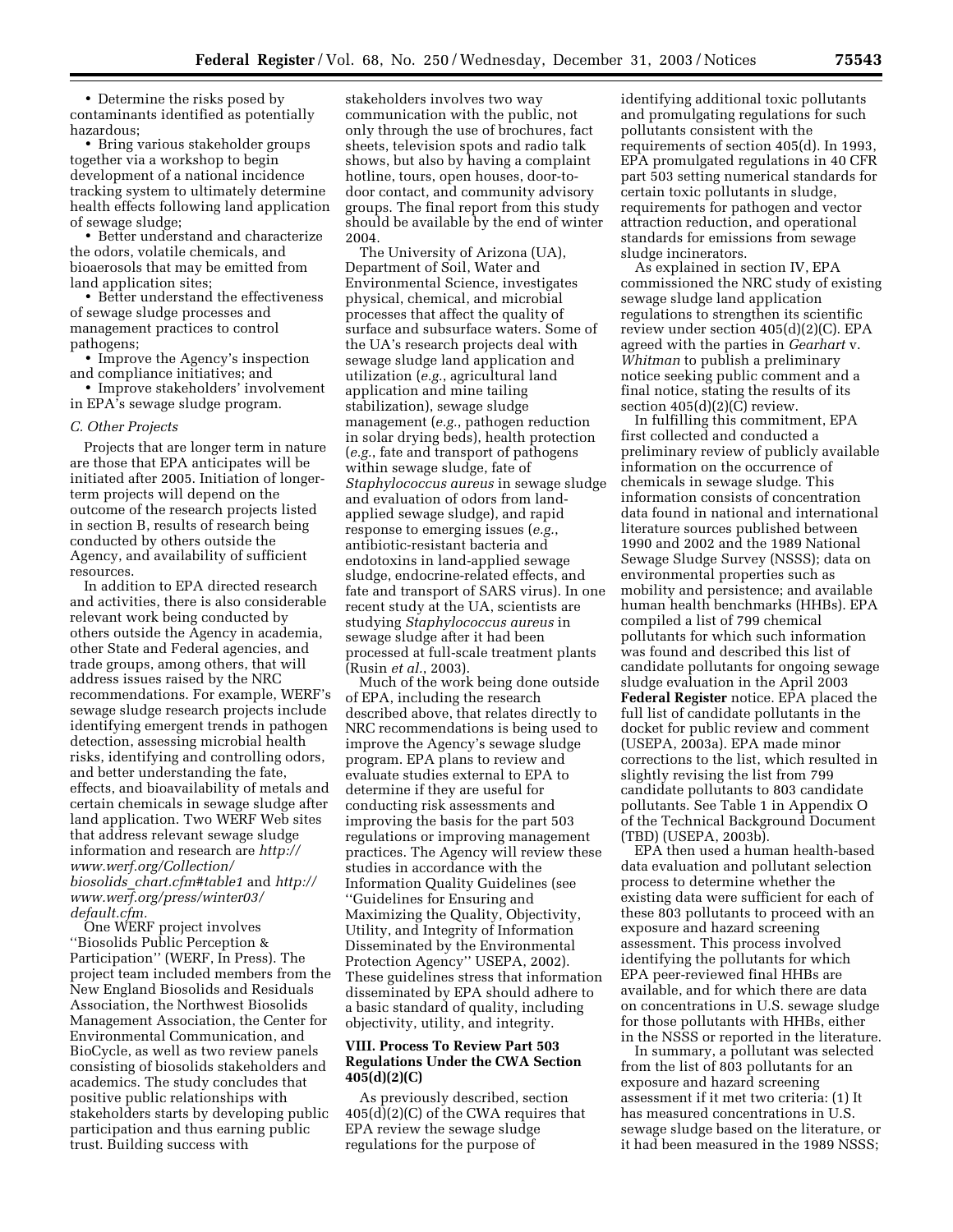and (2) it has a HHB from one of two sources that was not undergoing reevaluation as of October 1, 2003. The sources for HHBs were EPA's Integrated

Risk Information System (IRIS) health assessments and EPA's Office of Pesticide Programs (OPP) Reregistration Eligibility Decisions (REDs) or Interim

Reregistration Eligibility Decisions (IREDs). Figure 1 depicts the steps involved in this process. **BILLING CODE 6560–50–P**

# **Figure 1. Human Health-Based Pollutant Selection Process**



#### **BILLING CODE 6560–50–C**

Applying this process resulted in a list of 40 pollutants that merited exposure and hazard screening. These 40 pollutants are listed in Table 1.

# TABLE 1.—CANDIDATE POLLUTANTS FOR EXPOSURE AND HAZARD **SCREENING**

| Chemical                                      | CASRN                                                                                           |
|-----------------------------------------------|-------------------------------------------------------------------------------------------------|
| Acetophenone<br>Anthracene<br>Azinphos methyl | $67 - 64 - 1$<br>$98 - 86 - 2$<br>$120 - 12 - 7$<br>$86 - 50 - 0$<br>7440-39-3<br>$65 - 85 - 0$ |

# TABLE 1.—CANDIDATE POLLUTANTS FOR EXPOSURE AND HAZARD SCREENING—Continued

| Chemical                       | <b>CASRN</b>   |
|--------------------------------|----------------|
|                                | 7440-41-7      |
| Biphenyl, 1,1-                 | $92 - 52 - 4$  |
| Butyl benzyl phthalate         | $85 - 68 - 7$  |
| Carbon disulfide               | $75 - 15 - 0$  |
| Chloroaniline, 4-              | $106 - 47 - 8$ |
| Chlorobenzene; Phenyl chloride | $108 - 90 - 7$ |
|                                |                |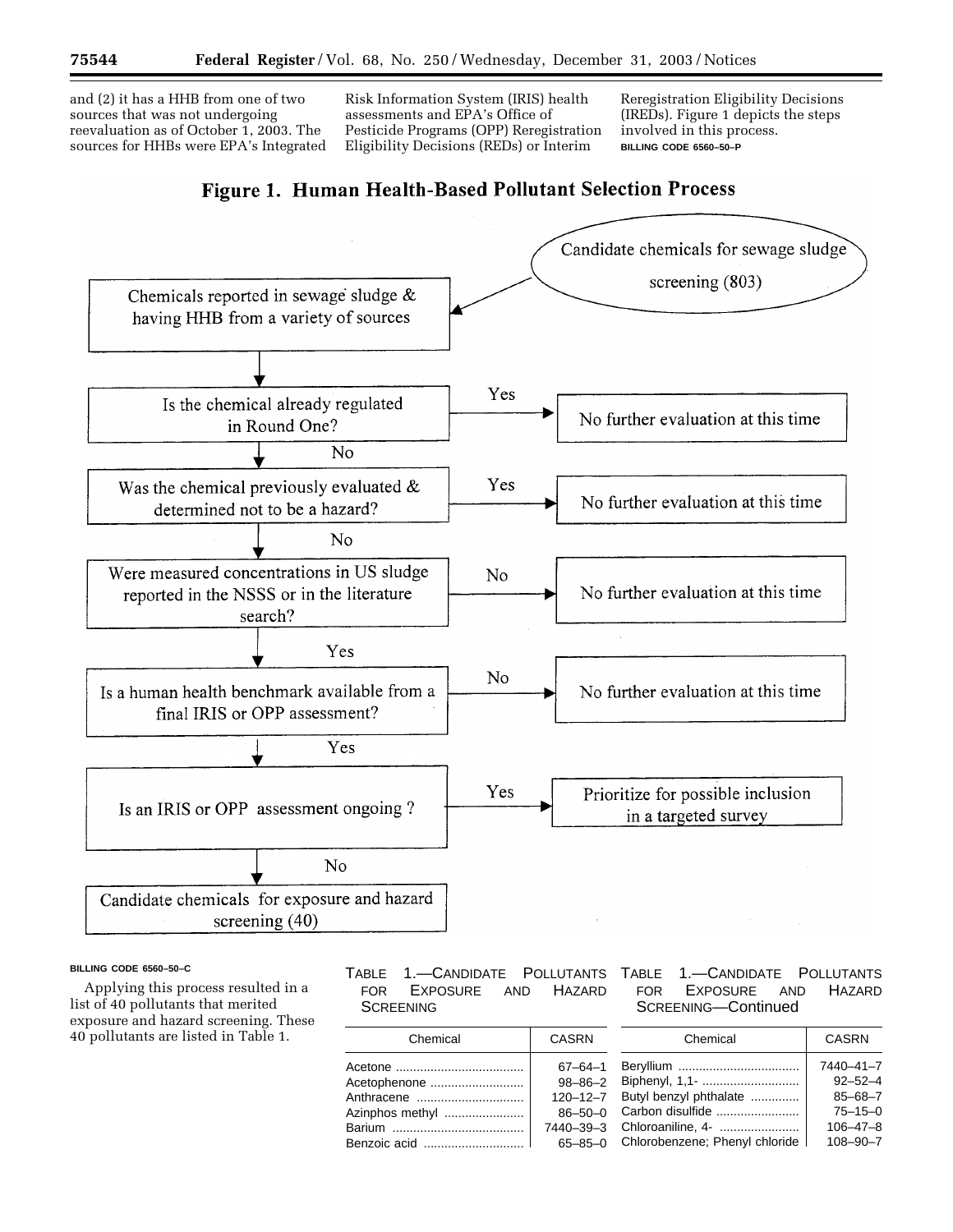| TABLE 1.—CANDIDATE POLLUTANTS |  |
|-------------------------------|--|
| FOR EXPOSURE AND HAZARD       |  |
| SCREENING-Continued           |  |

| Chemical                                                                                                                                    | CASRN                                                                |
|---------------------------------------------------------------------------------------------------------------------------------------------|----------------------------------------------------------------------|
| Chlorobenzilate<br>Chlorpyrifos<br>Cresol, o-; 2-Methylphenol                                                                               | 510-15-6<br>2921-88-2<br>$95 - 48 - 7$<br>$333 - 41 - 5$             |
| Dichloromethane; Methylene                                                                                                                  | 156-60-5                                                             |
| chloride<br>Dioxane, 1,4-<br>Endrin<br>Ethyl p-nitrophenyl                                                                                  | $75 - 09 - 2$<br>$123 - 91 - 1$<br>$72 - 20 - 8$                     |
| phenylphosphorothioate;<br>EPN; Santox<br>Fluoranthene<br>Hexachlorocyclohexane, alpha-<br>Hexachlorocyclohexane, beta-<br>Isobutyl alcohol | 2104–64–5<br>$206 - 44 - 0$<br>319–84–6<br>319-85-7<br>$78 - 83 - 1$ |
| Manganese<br>Methyl ethyl ketone<br>Methyl isobutyl ketone (MIBK);                                                                          | 7439-96-5<br>$78 - 93 - 3$                                           |
| Methyl-2-pentanone, 4-<br>Naled<br>Nitrate<br>Nitrite                                                                                       | $108 - 10 - 1$<br>$300 - 76 - 5$<br>14797-55-8<br>14797-65-0         |
| N-Nitrosodiphenylamine<br>Pyrene                                                                                                            | $86 - 30 - 6$<br>$108 - 95 - 2$<br>$129 - 00 - 0$<br>7440-22-4       |
| Trichlorofluoromethane<br>Trichlorophenoxy propionic                                                                                        | $75 - 69 - 4$                                                        |
| acid, 2-2,4,5-; Silvex<br>Trichlorophenoxyacetic acid,                                                                                      | 93–72–1                                                              |
| Xylenes (mixture)                                                                                                                           | $93 - 76 - 5$<br>1582-09-8<br>1330-20-7                              |

Data collection and evaluation, along with the results for determining sufficiency of data to proceed with an exposure and hazard screening assessment for a pollutant, are available in detail in appendix O of the TBD (USEPA, 2003b).

As described by Figure 1, EPA did not include pollutants for which the scientific basis for the HHBs is currently being reassessed. This applied to certain chemicals with HHBs in IRIS or OPP's IREDs and REDs. EPA has not included these chemicals in the list of chemicals to consider for exposure and hazard screening assessment at this time because these HHBs are critical to determining whether, and at what level, pollutants might be of potential hazard in sewage sludge. Because, under section  $405(d)(2)(C)$ , EPA is required to review the sewage sludge regulations for identification of additional toxic pollutants every two years, EPA has deferred chemicals with ongoing health assessments for a future review when the assessment is complete. EPA believes that the HHB reassessments will provide valuable information relevant to possible further regulation of sewage sludge once they are complete

and that it would be premature to include these pollutants in a hazard screening process at this time.

At the same time, EPA recognizes that some of the chemical pollutants which are undergoing HHB reevaluation may be of concern in sewage sludge, and that it may be prudent to include such pollutants in the planned targeted survey (*i.e.*, section VII.B, Project 5) so that concentration values in sewage sludge may be obtained and used in future section 405(d)(2)(C) reviews. Therefore, EPA used a simple estimate of potential hazard to prioritize chemicals with ongoing health assessments for possible inclusion in the targeted survey.

The simple estimate involved calculating a theoretical hazard quotient (THQ) for each of the 20 chemicals with ongoing IRIS or OPP health assessments using existing oral human health benchmarks. The THQ is the ratio of the theoretical average daily intake (TADI), for a 1–3 year old child, one of the most highly exposed population groups on a kg body weight basis, to the oral critical dose (OCD), where the OCD (in milligrams/kilograms/day, or mg/kg/ day) is the lowest of the reference dose, population adjusted dose, or dose for 10–5 cancer risk.1 On this basis, a prioritization scale was established for the 20 chemicals with ongoing IRIS or OPP health assessments, which have existing oral human health benchmarks. Using this priority scale and results of the exposure screening assessment, EPA decided which chemicals to consider high priority for potential health concern and, subject to the availability of adequate budgetary resources, to include in the targeted survey to be initiated in FY 2005. These are benzo[a]pyrene, PCB congeners and Aroclors (excluding coplanar PCB congeners already included in the 2001 dioxins survey), di(2-ethylhexyl) phthalate, thallium, antimony, carbon tetrachloride and fluoride. This prioritization strategy is further described in appendix O of the Technical Background Document (USEPA, 2003b). These pollutants are

not being identified at this time for purposes of further regulatory consideration as part of EPA's current review under section 405(d)(2)(C).

As mentioned above, the 40 pollutants listed as a result of the selection process depicted in Figure 1 were next analyzed through an exposure and hazard screening process. The principal objective was to evaluate whether the Agency should consider any of these as additional toxic pollutants for regulation in sewage sludge under section 405(d) of the CWA. As discussed in section X, the screening assessment identified 15 pollutants with hazard quotient (HQ) values equal to or greater than one.

# **IX. Hazard-Based Screening Assessment**

EPA used a probabilistic hazard assessment model with appropriately conservative assumptions to analyze the 40 pollutants identified as a result of the data evaluation and pollutant selection process. This section describes the data and analyses EPA used in this screen for the 40 pollutants listed in Table 1. The two major questions addressed in this assessment were:

• Which environmental pathways are of concern?

• What is the potential hazard associated with each pollutant?

The Technical Background Document (TBD) (USEPA, 2003b) contains the rationale behind the relationships addressed and the methods, data gaps, and uncertainties associated with the data and models. The TBD also contains details about properties of sewage sludge, regional climate, soil characteristics, farm size, exposure routes and pathways, toxicity values, source models and other modeling parameters and assumptions related to the screening assessment.

# *A. Sewage Sludge Management Practices Modeled*

The exposure and hazard screening assessment evaluated the 40 chemicals for three sewage sludge management practices:

• Disposal in sewage sludge lagoons (surface disposal units),

• Application of sewage sludge to pastureland and cropland, and

• Sewage sludge fired in a sewage sludge incinerator.

Below is a summary description of the screening scenarios and key assumptions for the three sewage sludge management practices.

1. Sewage Sludge Lagoon Scenario

The lagoon scenario was the surface disposal unit chosen for the model

<sup>1</sup>The NRC recommended that EPA evaluate risks based on ''reasonable maximum exposure'' (RME). Therefore, in the hazard screening assessment, EPA uses a risk level of 1E–5 to calculate the RME to a subpopulation of highly exposed individuals, rather than a 1E–6 risk level to calculate risk to the general population. A risk level of 1E–5 is consistent with setting such a risk level for, and being protective of, the RME in the sewage sludge regulations. Members of the subpopulation defined as subject to RME are farm families assumed to live on a farm and consume farm-raised foods where land-applied sewage sludge is used as fertilizer or a soil amendment and, therefore, are more highly exposed to sewage sludge than the general population.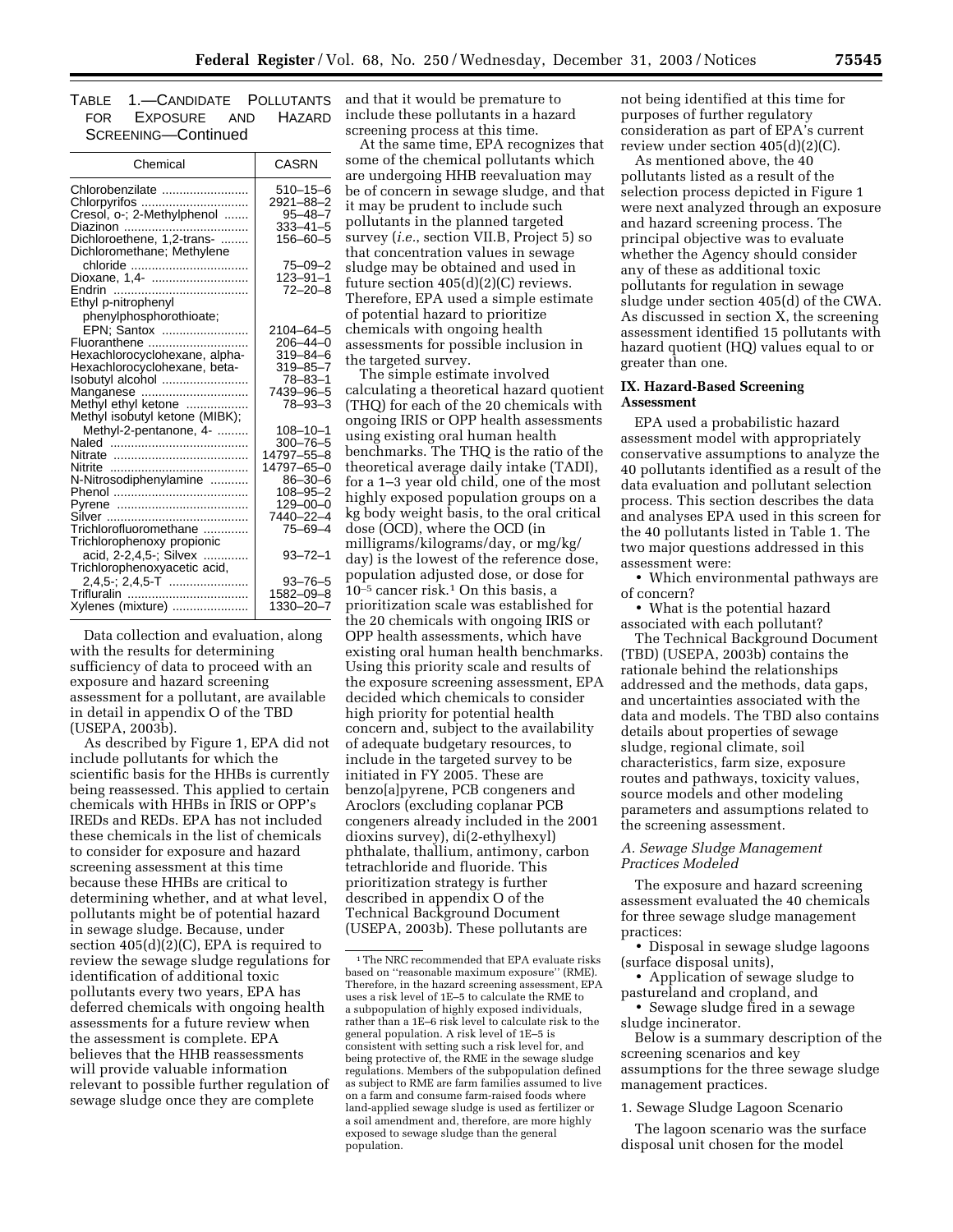because sewage sludge disposed in such an impoundment is likely to have the greatest potential to cause groundwater contamination of the various surface disposal configurations. For the sewage sludge lagoon scenario, EPA assumed that sewage sludge is managed in a lagoon or surface impoundment that holds the sludge for disposal. For this hazard assessment, the lagoon modeled was a non-aerated surface impoundment. Exposure to pollutants via sewage sludge in lagoons occurs through the drinking water and ambient air. We assumed that no food chain exposures occur from sewage sludge in this surface lagoon scenario because EPA has no data indicating that food is grown or raised in close proximity to surface disposal units. The surface impoundment was assumed to operate for 50 years (*i.e.*, sewage sludge is surface-disposed in the lagoon over that time period) after which it was closed. Surface impoundments were modeled based on a nationally representative sample of non-aerated, non-hazardous waste surface impoundments. See appendix A of the TBD (USEPA, 2003b).

It was assumed that these impoundments are located in a rural industrial setting where residents live within a distribution of distances relatively close to the lagoon, where they might be exposed to ambient air contaminated by sludge pollutants and where they might ingest drinking water from residential groundwater wells. These modeled residents also use their residential wells as a source of drinking water and for other household uses, such as showering. More details of the sewage sludge lagoon screening assessment are available in the TBD (USEPA 2003b).

#### 2. Land Application Scenario

For the agricultural land application scenario, EPA assumed that sewage sludge is applied to both pastureland and cropland that are used to raise food for human consumption. The farmer was assumed to apply sewage sludge to pastureland and cropland at the appropriate agronomic rates. For this exposure and hazard screening assessment, the following assumptions were used to reflect a distribution of typical agricultural practices common throughout the United States:

• Sewage sludge is applied at a rate of 5 to 10 metric tons per hectare per application (uniform distribution).

• Applications occur once every 2 years.

• Applications are limited to a maximum of 40 years (20 applications).

• Cropland is tilled to a depth of 20 cm at application and at two additional times during the year.

• Pastureland is not tilled, but the sludge is assumed incorporated to a depth of 2 cm by bioturbidation.

Application to both row crops and pasture includes runoff into two waterbodies types. The first is an ''index reservoir'' using the Shipman City Lake in Shipman, Indiana as a model for drinking water exposures. This reservoir covers 13 acres, is 9 ft deep, and has a watershed area of 427 acres. The ratio of drainage area to capacity (volume of water in the lake) is approximately 12 for the index reservoir in this assessment. These areas remain constant in this assessment, and the same index reservoir was assumed to occur in each of the 41 climate regions. Also, in the screening assessment, it was assumed that the 427-acre watershed area contains other farms that also apply sewage sludge occupying 10 to 80 percent of the watershed in aggregate (in addition to the modeled farm).

The second water-body type is a farm pond and was used to evaluate ecological exposure, and human exposure from fish consumption. It was assumed that the pond had the farm area as its total drainage basin and to have a drainage area to capacity ratio of five. The farm pond depth is assumed to be constant at 9 feet. The area of the pond is proportional to the area of the farm. EPA also assumed that there is no buffer between the amended agricultural land and the farm pond; thus, EPA assumes that the erosion and runoff from the agricultural land go directly to the farm pond. Additional details of the screening assessment for the land application scenario are available in the TBD (USEPA 2003b).

# 3. Sewage Sludge Incinerator Scenario

For the sewage sludge incinerator scenario, EPA assumed that the modeled receptor resides and inhales ambient air in the shadow of a sewage sludge incinerator's emissions plume. To estimate maximum exposure to ground-level concentrations of pollutants to which the modeled individual would be exposed, we used the following parameters in exposure modeling:

• Sewage sludge feed rate (SF) in the units of dry metric tons of sewage sludge fed into the incinerator per second.

• An emission factor (EF) in the units of grams of pollutant emitted at the incinerator stack per dry metric ton of sewage sludge fed into the incinerator.

• A dispersion factor (DF) obtained by air modeling in the units of

micrograms of pollutant per cubic meter of ambient air at ground level per grams of pollutant emitted at the incinerator stack per second.

Multiplication of these three factors together yields an estimated maximum ground level concentration of a pollutant in units of micrograms of pollutant per cubic meter of ambient air. Additional details of the screening assessment for the incinerator scenario are available in the incineration pathway analysis (USEPA 2003c).

#### *B. Receptors*

The exposure pathways by which humans and ecological species (*i.e.*, those humans and wildlife that are exposed to components in sewage sludge) for the three sewage sludge management practices are described in the TBD, section 1.7. In summary, families living near sewage sludge incinerators and sewage sludge lagoons, as well as farm families consuming food produced on sewage sludge-amended soil, were considered the affected populations in this exposure screening assessment. Ecological receptors were assessed for exposure to contaminated habitat, food and feed following agricultural land application of sewage sludge.

For the agricultural land application scenario, human members of the subpopulation defined as subject to reasonable maximum exposure (RME) are members of a farm family assumed to live on a farm and consume farmraised foods where land-applied sewage sludge is used as fertilizer or a soil amendment. These individuals are more highly exposed to sewage sludge than the general population. Much of the information for the RME for the agricultural land application scenario comes from the EPA Exposure Factors Handbook, a peer-reviewed source of data for use in risk assessments (USEPA, 1997). A higher percentage of the farm family's diet consists of food grown on sewage sludge-amended soil. EPA assumed that adults and children on the farm consume fish caught from a nearby waterbody (a pond) and that the farm family also raised a significant portion of its fruit and vegetable diet on sewage sludge amended soils. In addition, the farm family is exposed through drinking water or showering in either untreated surface water from an index reservoir or groundwater from a residential well.

For the incineration scenario, EPA defined RME as exposure to a rural family living in proximity to a sewage sludge incinerator. These individuals were assumed to be exposed by direct inhalation of emissions from a sewage sludge incinerator.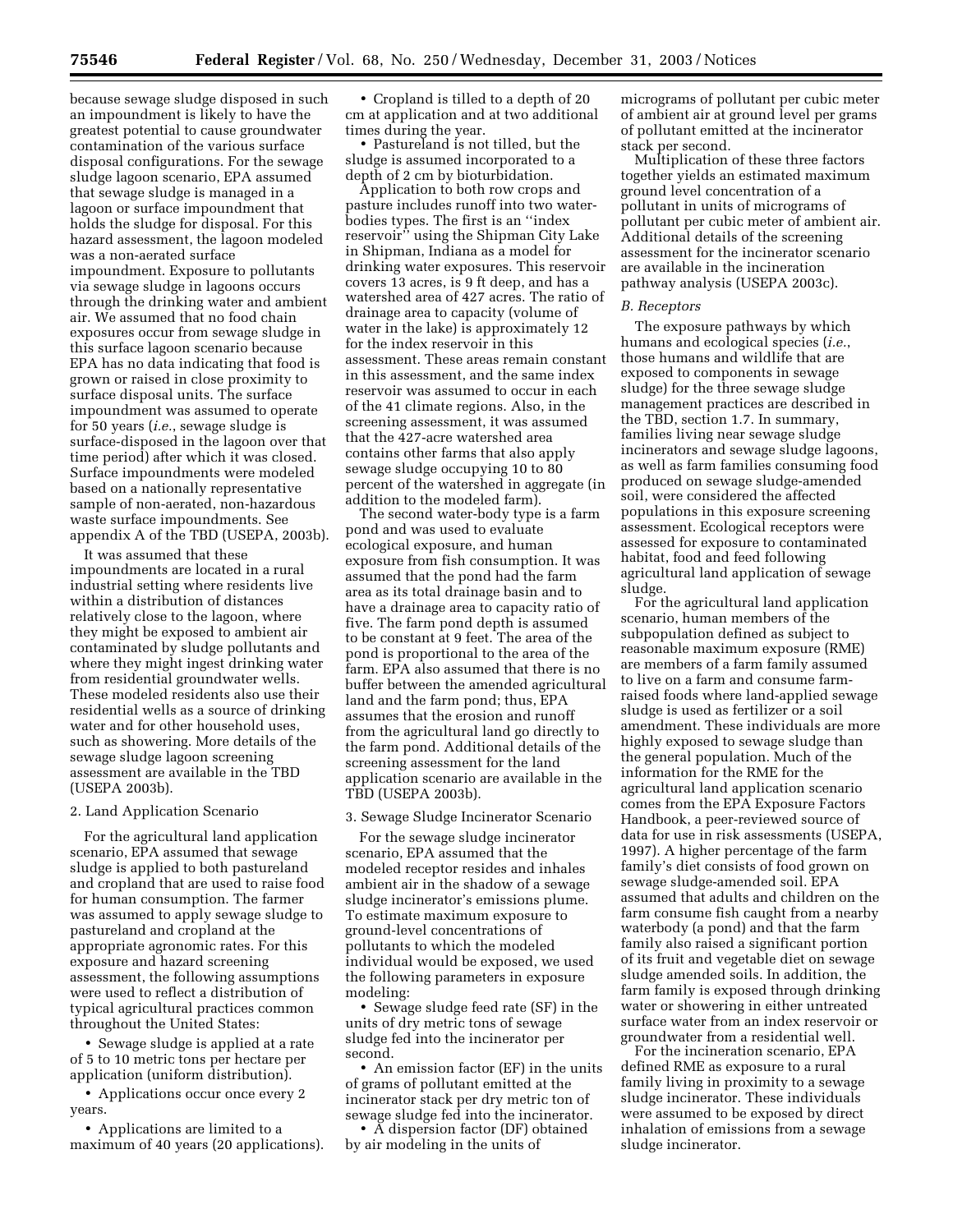For the surface disposal scenario, EPA defined RME as exposure to a rural family living near a sewage sludge lagoon. EPA assumed these individuals are exposed to constituents of sewage sludge through ingestion of groundwater from a nearby residential well and by inhalation from showering.

Affected wildlife included invertebrate and vertebrate animals that may be exposed to contaminants through land application of sewage sludge. It was assumed that the ecological receptors, both aquatic and terrestrial, are exposed in the crop and pasture and in and around a farm pond. The representative terrestrial and aquatic wildlife species were selected based on their living, feeding, and foraging habitat. We included animals that derive a significant portion of their diet from a farm, as well as those that live in or feed in and around farm ponds.

The Agency did not assess exposure pathways for wildlife in the sewage sludge lagoon scenario (as a surface disposal unit) or the incineration scenario, only the land application

scenario. EPA estimates that less than one percent of the sewage sludge produced annually in the United States is disposed of in surface disposal units and approximately 17 percent is disposed of by combustion in sewage sludge incinerators. Thus, these disposal methods involve a relatively small proportion of total sewage sludge produced compared to land application of sewage sludge. In addition, surface disposal sites generally are areas with poor ecological habitat. Most of the sewage sludge produced in the U.S. goes to land application to fertilize crop or as a soil amendment. Therefore, the Agency did not assess aquatic and terrestrial wildlife exposure associated with surface disposal or incineration for this screen. We deem the land application scenario, which includes the treated agricultural crop and pasture land and farm pond, to be more representative of wildlife habitat, and thus, where ecological exposures are most likely to happen. Therefore, EPA believes that the agricultural land application scenario is a good indicator of ecological hazard.

#### *C. Exposure Assessment Modeling*

Human exposures may occur as a result of sewage sludge disposal in a lagoon or incinerator, or as the result of application of sewage sludge to agricultural land. The human exposure pathways modeled for the sewage sludge lagoon scenario are presented in Table 2. It was assumed that a resident family lives near a facility with a sewage sludge lagoon and breathes the ambient air at that location. It was also assumed that the family has a residential well that supplies tap water to the household for drinking water and showering. Ambient air exposures and the inhalation of contaminants during showering were estimated by the average daily air concentrations of vapors to which an individual might be exposed. Exposure via drinking water was estimated by multiplying the modeled concentrations of the pollutants in groundwater by the drinking water consumption rate of the individual.

# TABLE 2.—HUMAN EXPOSURE PATHWAYS FOR THE SEWAGE SLUDGE LAGOON SCENARIO

| Receptor                                | Inhalation of<br>ambient air | Inhalation of<br>shower air<br>(groundwater<br>source) | Ingestion of<br>drinking water<br>(groundwater<br>source) |
|-----------------------------------------|------------------------------|--------------------------------------------------------|-----------------------------------------------------------|
| <b>Adult Resident</b><br>Child Resident |                              | $\checkmark$<br>́                                      |                                                           |

In the agricultural land application scenario, more exposure routes are

considered in the assessment. The exposure pathways considered for the farm family are presented in the Table 3.

| TABLE 3.—HUMAN EXPOSURE PATHWAYS FOR THE AGRICULTURAL LAND APPLICATION SCENARIO |  |
|---------------------------------------------------------------------------------|--|
|---------------------------------------------------------------------------------|--|

| Receptor                            | Inhalation of<br>ambient air | Inhalation of<br>shower indoor<br>air (ground-<br>water or sur-<br>face water) | Ingestion of<br>drinking water<br>(groundwater<br>or index res-<br>ervoir) | Ingestion of<br>soil | Ingestion of<br>produce | Ingestion of<br>beef and dairy<br>products | Ingestion of<br>fish (farm<br>pond) |
|-------------------------------------|------------------------------|--------------------------------------------------------------------------------|----------------------------------------------------------------------------|----------------------|-------------------------|--------------------------------------------|-------------------------------------|
| Adult Farmer<br>Child Farm Resident |                              | x                                                                              | x                                                                          | х<br>x               |                         | x                                          |                                     |

Although all of the ingestion pathways (ingestion of food and water) were aggregated in the exposure model to estimate total ingestion hazards to humans in this screening assessment, EPA did not aggregate the ingestion and inhalation pathways. The Agency aggregates oral and inhalation pathways under certain circumstances (*e.g.*, as required by the Food Quality Protection Act, OPP adds together the ingestion and inhalation pathways for pesticides that have similar toxicological endpoints for both pathways). For

purposes of this screening assessment, a pathway providing exposure approximately three orders of magnitude lower than the predominating pathway (*i.e.*, ingestion, and in particular ingestion of drinking water) need not be aggregated. In this screening assessment for sewage sludge, exposure to humans via inhalation for the pollutants that have reference concentration (RfC) values is negligible, as shown by the results of the TBD. The inhalation HQs are several orders of magnitude lower than ingestion HQs;

thus, aggregating these two pathways would not add meaningful results.2

For the ecological screening assessment, exposure concentrations were calculated for both direct contact and ingestion pathways. The exposure pathways assessed include direct contact with treated sewage sludge applied to agricultural land and indirect exposure through ingestion of contaminated food and soil or ingestion of, or contact with, surface water that

<sup>2</sup>There were no ingestion pathways considered for the sewage sludge incineration scenario.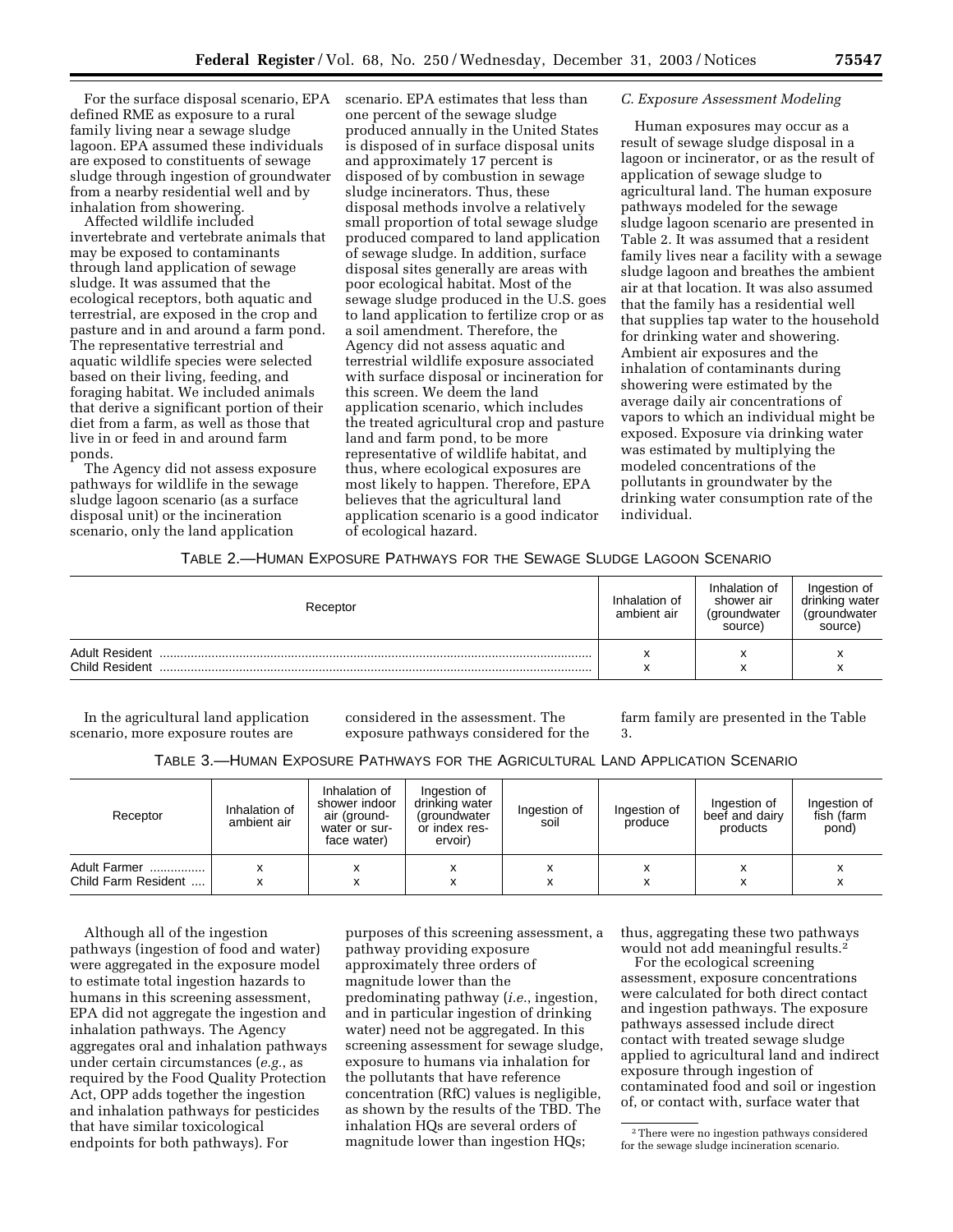receives runoff from a sewage sludgeamended field. Table 4 shows the affected wildlife and exposure pathways in the ecological screening assessment. It was assumed that exposure concentrations in sediment and soil were the maximum annual average modeled concentrations. For exposure

through surface water contact, exposure concentrations were calculated to match benchmark exposure durations. For example, if the benchmark for aquatic organisms was derived from a toxicological study in which fish were exposed to the contaminant for 96 hours, then the 4-day (96-hour)

maximum modeled concentration was selected as the exposure concentration. For chronic benchmarks intended to reflect long-term or lifetime exposure, the maximum annual concentration was used in the assessment.

| TABLE 4.-EXPOSURE PATHWAYS FOR WILDLIFE SPECIES |  |
|-------------------------------------------------|--|
|-------------------------------------------------|--|

| Receptor | Direct contact | Direct contact medium | Ingestion |
|----------|----------------|-----------------------|-----------|
| Fish     |                |                       |           |
| Birds    |                |                       |           |

The exposure dose of the ingestion pathway for terrestrial and aquatic species was calculated as a function of the combination of concentrations in each receptor's diet items and receptorspecific ingestion rates, body weight, and bioconcentration factors. The dietary compositions were based on species-specific data on foraging and feeding behavior and reflected a yearround adult diet. Diet items were grouped by category, including different types of vegetation (*e.g.*, fruits, forage, grain, roots) and several types of prey (*e.g.*, small birds, small mammals, invertebrates, fish).

Each species' diet was modeled using the midpoint of dietary percentages for each diet item, beginning with the item with highest midpoint value and proceeding through the diet items until a full diet (100 percent) was accumulated. In this example, a robin's diet would consist of 50.5 percent soil invertebrates and 49.5 percent fruits.

The species-specific exposure factors (ingestion rates and body weights) were taken from EPA's Wildlife Exposure Factors Handbook (USEPA, 1993) and are presented in the Technical Background Document (USEPA, 2003b).

# *D. Screening Criteria Development*

#### 1. Human Health Benchmarks

As indicated in the data collection and evaluation steps, we used in the screening assessment human toxicity values (or HHBs) that are available in EPA's IRIS, RED, or IRED. These toxicity values include chronic reference doses (RfDs), chronic population adjusted doses, inhalation reference concentrations (RfCs), oral cancer slope factors, air unit risk factors, and oral doses and air concentrations at specified

cancer risk levels. The HHBs used in this assessment are critical doses for ingestion pathways or critical concentrations used as an air pathway criterion. For air exposures to pollutants, the critical concentration is the lower value of the RfC or concentrations in air associated with an excess cancer risk of E–5 (1 in 100,000), based on the air unit risk factor. For ingestion, the critical dose is the lower of the RfD, population adjusted dose, or dose for an excess cancer risk of E–5, based on oral cancer slope factor over a lifetime.

#### 2. Ecological Benchmarks

The benchmarks used for ecological hazard assessment are effects or toxicity values expressed in terms of media concentration (*e.g.*, mg/l for surface water or mg/kg for soil) for the direct contact pathway and in terms of dose (mg/kg-d) for the ingestion pathway. Because there is no single repository for EPA-approved ecological benchmarks analogous to EPA's IRIS or OPP RED and IRED documents, ecological benchmarks from EPA, other government reports, and from toxicological studies in the published literature were considered for the ecological screening assessment. General criteria for selecting ecological benchmarks, as well as a hierarchy of data sources, used in the screening assessment are included in Appendix P of the TBD (USEPA 2003b).

The ecological hazard screening assessment addresses the potential for adverse effects to terrestrial and aquatic wildlife, which EPA believes are the receptors which are anticipated to experience the highest exposure to pollutants in sewage sludge. The

potential for pollutants to bioaccumulate in wildlife receptors is specifically addressed through the assessment of the ingestion pathway. The assessment includes receptors exposed through ingestion of both aquatic and terrestrial food items and thus addresses the potential for bioaccumulation of pollutants from soil, surface water, and sediment.

#### 3. Hazard Characterization

The potential hazard to human and ecological receptors is expressed in terms of hazard quotients (HQs). An HQ equal to or greater than one indicates a potential for adverse effects to occur and the need to conduct a more detailed or refined risk assessment and risk characterization. For chemicals with a human health benchmark (HHB) for ingestion, the results of the screening assessment are a ratio of the estimated average daily dose or lifetime average daily dose to a critical dose for each pollutant. For chemicals with an HHB for inhalation, the average daily air concentration is compared with the critical concentration for these pollutants. If either of these ratios exceeds one at the 95th exposure percentile, the pollutant fails the screen.

A similar comparison is performed for ecological benchmarks. If the HQs equal or exceed one for any pollutant, that pollutant also fails the screen. For the direct exposure pathway, HQs are calculated as the ratio of the exposure concentration to the relevant toxicity value. For example, we calculate the HQ for fish as the ratio of the surface water concentration to the fish 96-hour toxicity value. For the ingestion pathway, HQs are the ratio of the exposure dose to the relevant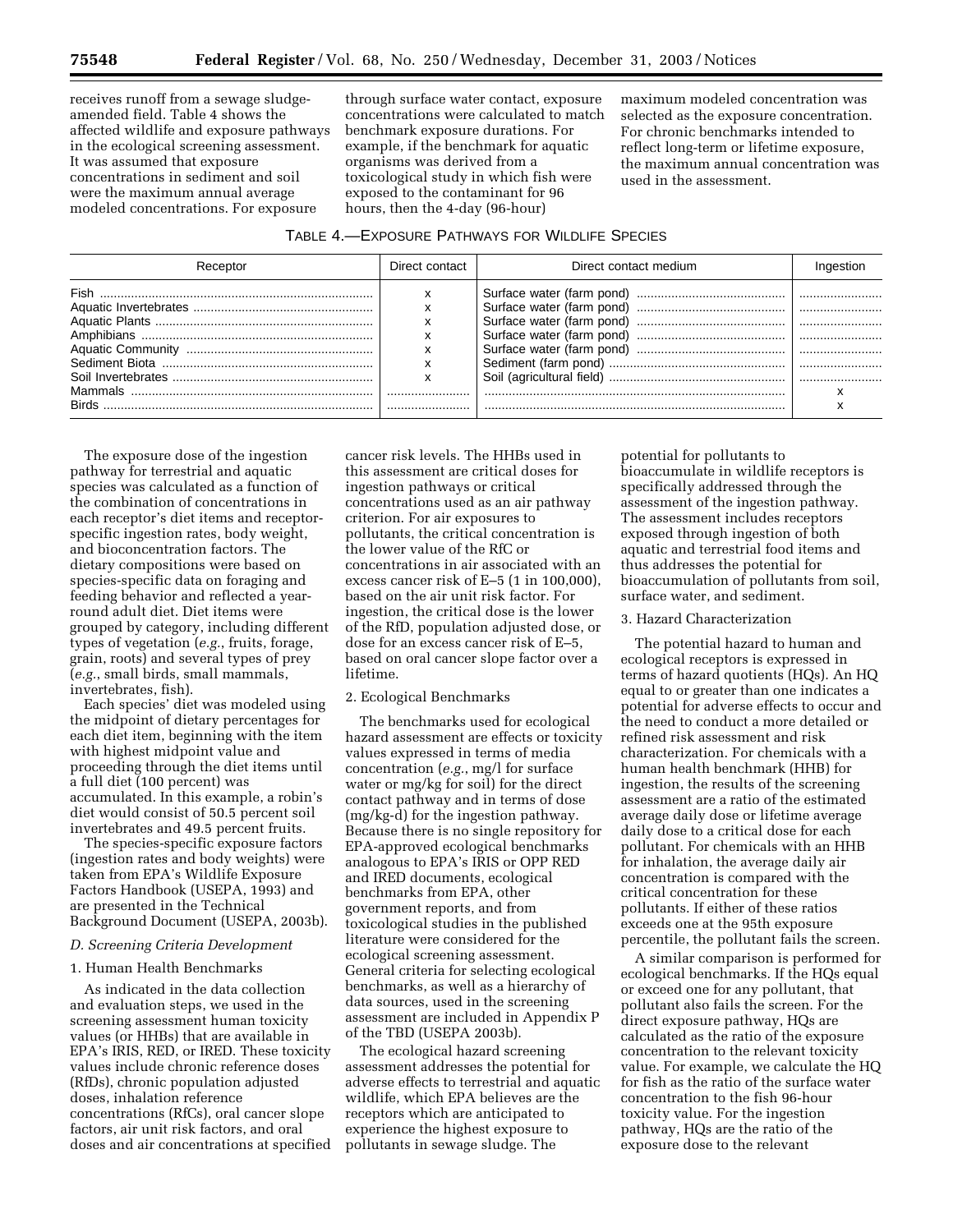benchmark. The screening assessment was neither designed nor intended to provide definitive risk estimates. The assessments simply indicate the potential for adverse ecological effects to a variety of wildlife and provide information on the ongoing assessment of ecological risks associated with the agricultural application of sewage sludge. Additional details concerning the screening assessment are presented in sections 2 and 3 of the TBD.

# **X. Results of the Review of the Part 503 Regulations Under CWA Section 405(d)(2)(C)**

Of the 40 pollutants for which EPA conducted its exposure and hazard screening assessment, 15 have hazard quotients (HQs) 3 that either exceed one for human receptors, or equal or exceed one for ecological receptors. We considered these 15 pollutants to have failed the screen, and, therefore, constitute the final results of EPA's current review under section 405(d)(2)(C) of the CWA. The details of screening results for all pollutants in this screening analysis are found in the TBD (USEPA, 2003b).

The results of the human and ecological exposure and hazard assessments contained in this section are intended to identify those pollutants that warrant further consideration for rulemaking. These results also indicate which exposure pathway or pathways should be the focus of further

consideration with respect to these pollutants.

EPA expects to complete a more refined risk assessment and characterization for these 15 pollutants for purposes of determining whether, and if so for which, of these 15 pollutants EPA will propose rule amendments under section 405(d). Upon completion of additional assessments, if indicated, EPA will initiate a proposed rulemaking under section 405(d). Any proposed regulations may take the form of numerical limits, best management practices, or other controls and limitations needed to protect the environment and human health. The results of EPA's review described in today's notice (*i.e.*, the identified 15 pollutants) do not mean that EPA has concluded that these pollutants in sewage sludge adversely affect human health or the environment. Some, or perhaps even all, of these pollutants may not be present in concentrations that warrant regulation; or a refined risk assessment may indicate that there is insufficient risk to human health or the environment to warrant regulation. The results of EPA's review mean that EPA will obtain updated concentration data for these pollutants and will conduct a refined risk assessment using the new concentration data to determine whether to propose amendments to part 503 in order to regulate any of these

pollutants under section 405(d) of the CWA.

# *A. Results of Human Health Screening Assessment*

EPA performed a human health exposure and hazard screening assessment using both cancer and noncancer endpoints. None of the chemicals with cancer end-points had HQs equal to or greater than one, or were considered to have failed the screen, for either the land application, surface disposal, or incineration scenarios. Also, no pollutant with a non-cancer endpoint failed the screen on the basis of inhalation exposure, either from incineration or indirectly from land application or surface disposal. Thus, EPA has identified no additional pollutants to consider for rulemaking for sewage sludge that is disposed of by incineration in a sewage sludge incinerator. However, as explained below, some pollutants failed the screen for non-cancer risks when screened for the land application and surface disposal scenarios. Table 5 presents the results for the pollutants that had HQs greater than one for the agricultural land application scenario, and Table 6 presents the results for the pollutants that had HQs greater than one for the sewage sludge lagoon scenario. Values are presented for pollutants at the 95th percentile exposure scenario of the HQ distribution.

# TABLE 5.—HUMAN HAZARD QUOTIENT VALUES GREATER THAN ONE BY PATHWAY FOR THE AGRICULTURAL LAND APPLICATION SCENARIO AT THE 95TH PERCENTILE OF THE HQ DISTRIBUTION

| CASRN | Chemical | Pathway receptor                  |             |
|-------|----------|-----------------------------------|-------------|
|       |          | Ingestion of Surface Water: Child | 1.3         |
|       |          | Ingestion of Milk:                | 3.8         |
|       |          |                                   | 12.0        |
|       |          | Total Ingestion:<br>Adult .       | 4.0<br>12.3 |

# TABLE 6.—HUMAN HAZARD QUOTIENT VALUES GREATER THAN ONE BY PATHWAY FOR THE SEWAGE SLUDGE LAGOON SCENARIO AT THE 95TH PERCENTILE OF THE HQ DISTRIBUTION

| CASRN | Chemical | Pathway receptor                 | HU.        |
|-------|----------|----------------------------------|------------|
|       |          | Drinking Water from Groundwater: | 1.5        |
|       |          | Drinking Water from Groundwater: | 3.5<br>2.7 |
|       |          | Drinking Water from Groundwater: | 6.4        |
|       |          |                                  |            |

3Exposure at or below the HHB values are considered protective of human health. Hence, the HQ values greater than one are considered to have

failed the human health screen. Exposure at or above the ecological benchmarks or values are considered to exceed a level considered to be

protective of wildlife species and the environment. Hence, the HQ values equal to or greater than one are considered to have failed the ecological screen.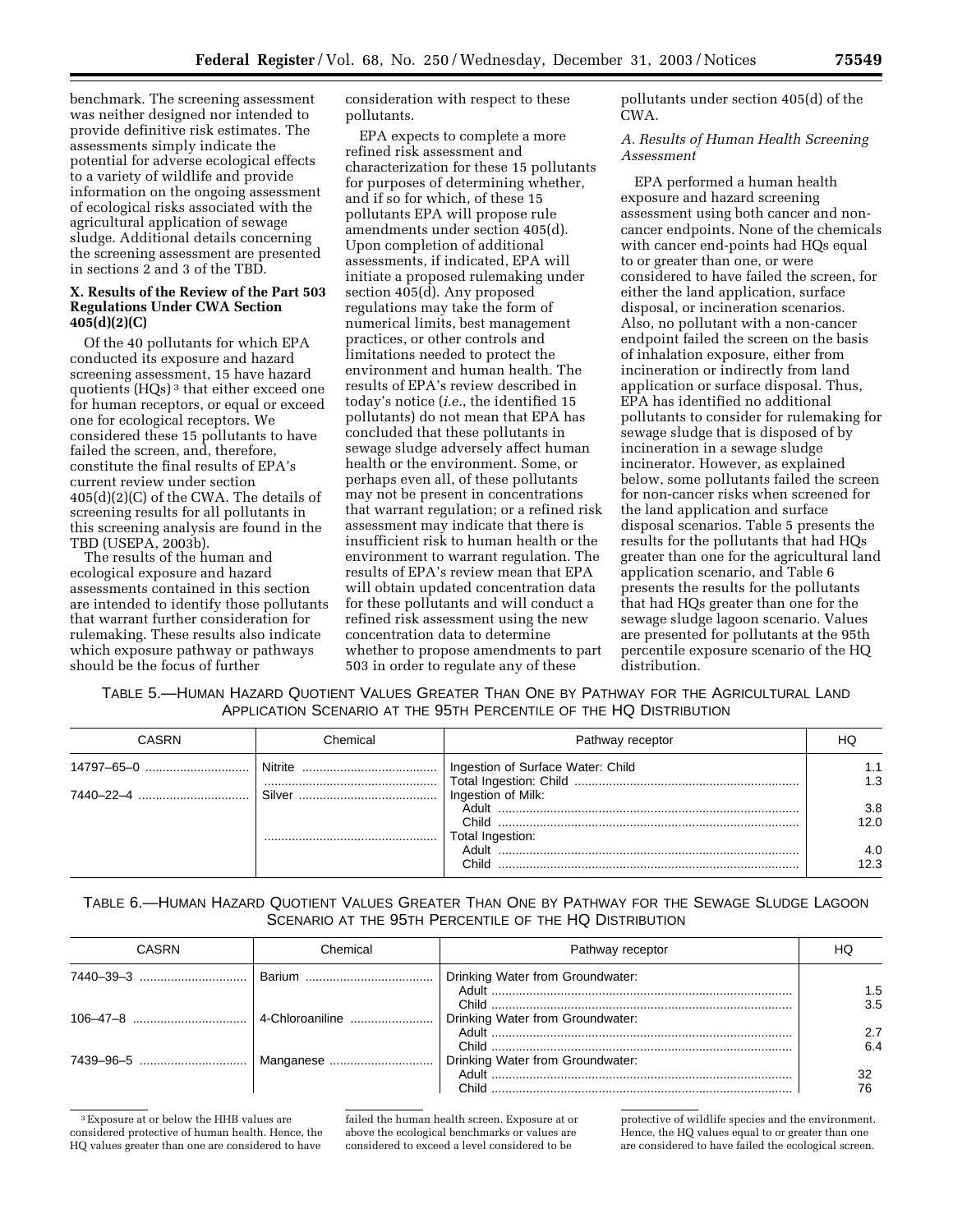TABLE 6.—HUMAN HAZARD QUOTIENT VALUES GREATER THAN ONE BY PATHWAY FOR THE SEWAGE SLUDGE LAGOON SCENARIO AT THE 95TH PERCENTILE OF THE HQ DISTRIBUTION—Continued

| CASRN | Chemical | Pathway receptor                 | HC.             |
|-------|----------|----------------------------------|-----------------|
|       |          | Drinking Water from Groundwater: |                 |
|       |          | Drinking Water from Groundwater: | 9.2<br>23<br>34 |

Nitrite had HQs greater than one in both the agricultural land application and sewage sludge lagoon scenarios. Silver had HQs greater than one for the agricultural land application only. Barium, manganese, and nitrate had HQs greater than one for the sewage sludge lagoon scenario only. The only organic chemical that had an HQ greater than one was 4-chloroaniline, also in the sewage sludge lagoon scenario. Complete human health screening assessment results are available in appendix Q of the TBD (USEPA, 2003b).

# *B. Results of Ecological Screening Assessment*

The ecological screen was performed by either comparing environmental concentrations to which the ecological species are exposed to comparable ambient media benchmarks for direct contact (surface water, sediment, or soil) or by comparing exposure via ingestion (food, forage, water, and incidental ingestion of soil or sediment) to comparable ingestion benchmarks. The ecological screening was performed only for the agricultural scenario, since

this was considered the higher exposure scenario. Table 7 shows the pollutants that had HQs equal to or greater than one for terrestrial wildlife via the direct contact pathways. There are no ingestion hazards for any aquatic or terrestrial wildlife species from any of the chemicals, based on the results presented in the TBD. Because there are many wildlife receptors, EPA grouped the receptors and listed only the highest HQ for each receptor group in Table 7. See appendix R of the TBD for a complete listing of HQs for each receptor group.

TABLE 7.—HAZARD QUOTIENT VALUES EQUAL TO OR GREATER THAN ONE FOR AQUATIC AND TERRESTRIAL WILDLIFE VIA DIRECT CONTACT PATHWAYS FOR THE 95TH PERCENTILE OF THE HQ DISTRIBUTION

| CASRN | Chemical            | Receptor <sup>1</sup> | HQ    |
|-------|---------------------|-----------------------|-------|
|       |                     |                       | 356.2 |
|       |                     |                       | 2.9   |
|       |                     |                       | 235.7 |
|       |                     |                       | 7.8   |
|       |                     |                       | 1.9   |
|       | 4-Chloroaniline     |                       | 1.3   |
|       |                     |                       | 1.1   |
|       |                     |                       | 10.7  |
|       |                     |                       | 4.2   |
|       |                     |                       | 13.9  |
|       | Methyl Ethyl Ketone |                       | 5.8   |
|       |                     |                       | 102.4 |
|       |                     |                       | 41.9  |
|       |                     |                       | 21.1  |
|       |                     |                       | 4.5   |
|       |                     |                       | 246.6 |
|       |                     |                       | 28.2  |
|       |                     |                       | 4.8   |

1Sediment biota organisms include sediment invertebrates; aquatic community organisms include fish, aquatic invertebrates, aquatic plants, and amphibians; soil biota organisms include soil invertebrates.

Values presented in Table 7 are at the 95th exposure percentile of the HQ distribution for direct contact. The screening showed that thirteen pollutants had HQs greater than one via direct contact with surface water, sediment, or soil. These consisted of four metals and nine organic pollutants. These results indicate that a more refined risk assessment and risk characterization are warranted. Full results for all pollutants and receptors

assessed are presented in appendix R of the TBD (EPA, 2003b).

#### *C. Summary*

The results of the hazard screening assessment contained in this section identify those pollutants which EPA is considering for rulemaking under section 405(d). These results also indicate which exposure pathway or pathways should be the focus of further consideration with respect to these pollutants. EPA has identified 15 pollutants in its review under section

405(d)(2)(C). The results of EPA's review do not mean that EPA has concluded that these pollutants in sewage sludge adversely affect human health or the environment. The magnitude of the hazard indices discussed previously do not indicate the absolute risk for a pollutant/pathway. The results of EPA's review mean that EPA will obtain updated concentration data and conduct a refined risk assessment using the data to determine whether to propose amendments to part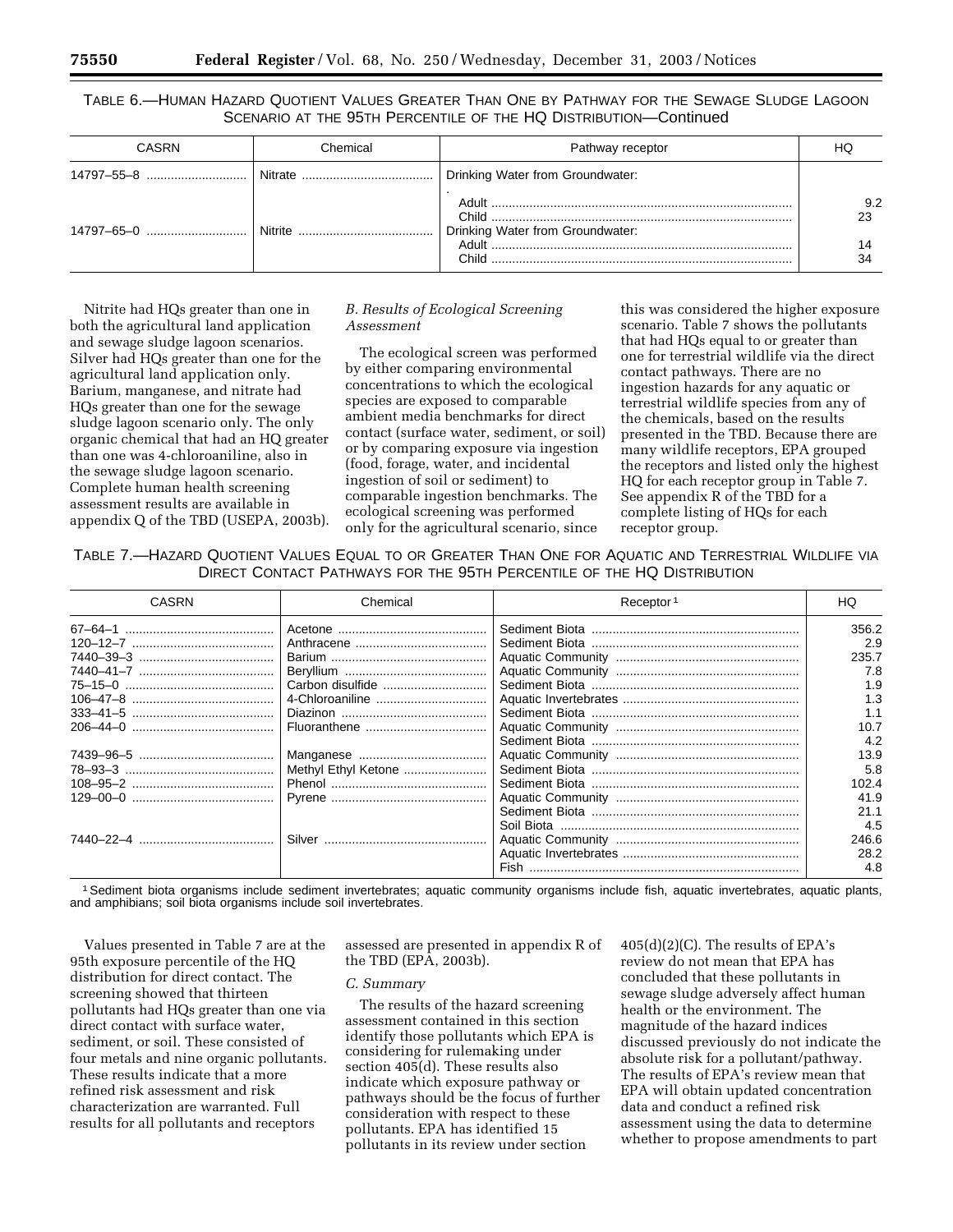503 in order to regulate any of these pollutants under section 405(d) of the CWA.

In summary, of the 40 pollutants evaluated in the screen, 15 pollutants have HQs that either exceed one for

human health or are equal to or greater than one for wildlife species (*see* Tables 5 through 8), as summarized in Table 8:

# TABLE 8.—SUMMARY TABLE OF THE 15 POLLUTANTS WITH HQS THAT EITHER EXCEED ONE FOR HUMAN HEALTH OR ARE EQUAL TO OR GREATER THAN ONE FOR ECOLOGICAL RECEPTORS

|          |          | Sewage sludge scenario                |                       |                          |
|----------|----------|---------------------------------------|-----------------------|--------------------------|
| Chemical | Receptor | Agricultural<br>land applica-<br>tion | Surface dis-<br>posal | Incinerator <sup>1</sup> |
|          |          | X                                     |                       |                          |
|          |          | $\mathsf{x}$                          |                       |                          |
|          |          | $\mathsf{x}$                          |                       |                          |
|          |          |                                       | x                     |                          |
|          |          |                                       | X                     |                          |
|          |          | X                                     |                       |                          |
|          |          | $\mathsf{x}$                          |                       |                          |
|          |          | $\mathsf{x}$                          |                       | .                        |
|          |          |                                       | X                     |                          |
|          |          |                                       | X                     |                          |
|          |          | x                                     |                       |                          |
|          |          | $\mathsf{x}$                          |                       |                          |
|          |          | X                                     |                       |                          |
|          |          | $\boldsymbol{\mathsf{x}}$             |                       |                          |
|          |          |                                       | х                     |                          |
|          |          |                                       | x                     |                          |
|          |          | X                                     |                       |                          |
|          |          |                                       | X                     |                          |
|          |          |                                       | X                     |                          |
|          |          |                                       | x                     |                          |
|          |          | x                                     | x                     |                          |
|          |          | x                                     |                       |                          |
|          |          | x                                     |                       |                          |
|          |          | X                                     |                       |                          |
|          |          | X                                     |                       |                          |
|          |          | X                                     |                       |                          |
|          |          | x                                     |                       |                          |
|          |          | x                                     |                       |                          |
|          |          | x                                     |                       |                          |
|          |          |                                       |                       |                          |
|          |          | x                                     |                       |                          |

1 No chemical with cancer or non-cancer end-points failed the screening assessment from incineration. In addition, no chemical with cancer end-points failed the screening assessment by either the land application or the surface disposal scenarios.

EPA will design and conduct a targeted national survey of pollutants in sewage sludge in 2005 through 2007. The results of the survey will provide pollutant concentration values that EPA will then use in a more refined risk assessment and risk characterization. Based on the results of these refined analyses, EPA will propose as soon as practicable new regulations under section 405(d) for any pollutants which it determines may be present in sewage sludge in concentrations which may adversely affect public health or the environment.

# **XI. References**

Cornell Waste Management Institute. 2003. *Clustering of Biosolid Land-Application Reported Health Incidents by Locality. http://cwmi.css.cornell.edu/ sludge/incidents.htm* (Revised November 8, 2003).

Haas, C.N. 2001. *Assessment of the PEC Process.* Drexel University. January 2, 2001.

Harrison, E.Z. and S.R. Oakes. 2002. *Investigation of Alleged Health Incidents Associated with Land Application of Sewage Sludges.* New Solutions, Vol. 12 (4): 387–408 (2002).

International Life Sciences Institute. 2000. *Revised Framework for Microbial Risk Assessment*. An ILSI Risk Science Institute Workshop Report. Washington, DC.

NRC, 2002. *Biosolids Applied to Land; Advancing Standards and Practices*, National Research Council of the National Academies. The National Academies Press. Available online at *http://search.nap.edu/books/ 0309084865/html*.

O'Connor, G.A., R.B. Brobst, R.L. Chaney, et al. 2001. *A modified risk assessment to establish molybdenum standards for land application of* 

*biosolids.* J. Environ. Qual. 30:1490– 1507.

Rusin, P.A., S.L. Maxwell, J.P. Brooks, et al. 2003. *Evidence for the Absence of Staphylococcus aureus in Land Applied Biosolids,* Environ. Sci. Technol. 2003, Vol. 37, No. 18, 4027–4030.

USEPA, 1994. *A Plain English Guide to the EPA Part 503 Biosolids Rule.* 190 pages. Office of Water, Office of Wastewater Management. Available online at: *http://www.epa.gov/owm/ mtb/biosolids/503pe/index.htm.*

USEPA, 1996. *Technical Support Document for the Round Two Sewage Sludge Pollutants.* EPA–822–R–96–003. Office of Water. Washington, DC.

USEPA, 2000. *National Water Quality Inventory Report to Congress* (section 305(b) report).

USEPA, 2002. *Guidelines for Ensuring and Maximizing the Quality, Objectivity, Utility, and Integrity of Information Disseminated by the Environmental Protection Agency.* EPA